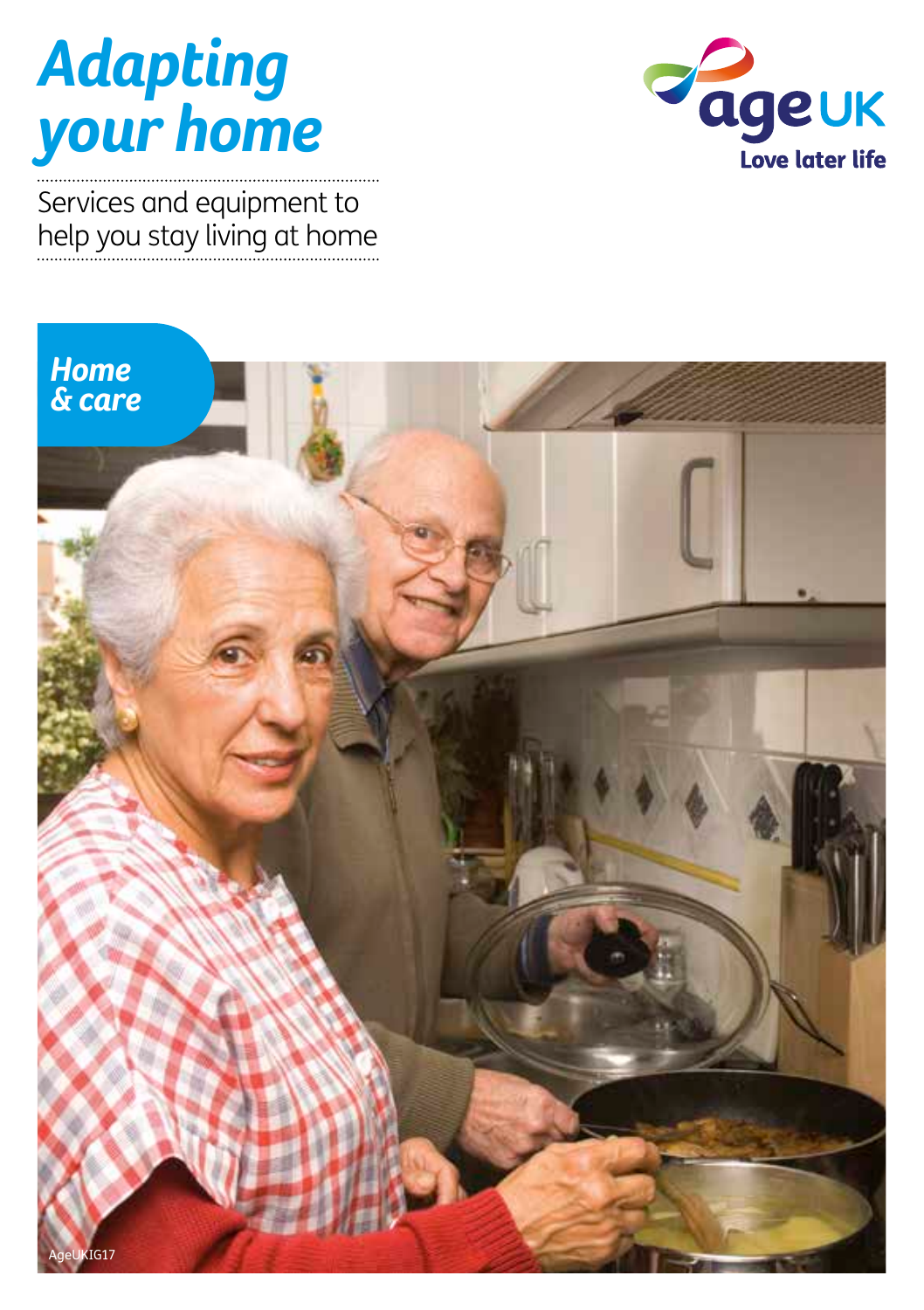# Information and **advice** you need to help you love later life.

### We're Age UK and our goal is to enable older people to love later life.

We are passionate about affirming that your later years can be fulfilling years. Whether you're enjoying your later life or going through tough times, we're here to help you make the best of your life.

### Our network includes Age Cymru, Age NI, Age Scotland, Age International and more than 160 local partners.

This information guide has been prepared by Age UK and contains general advice only, it should not be relied on as a basis for any decision or action and cannot be used as a substitute for professional medical advice.

Neither Age UK nor any of its subsidiary companies or charities accepts any liability arising from its use and it is the reader's sole responsibility to ensure any information is up to date and accurate.

Please note that the inclusion of named agencies, websites, companies, products, services or publications in this information guide does not constitute a recommendation or endorsement by Age UK or any of its subsidiary companies or charities.

Date of publication: July 2015 © Age UK 2015

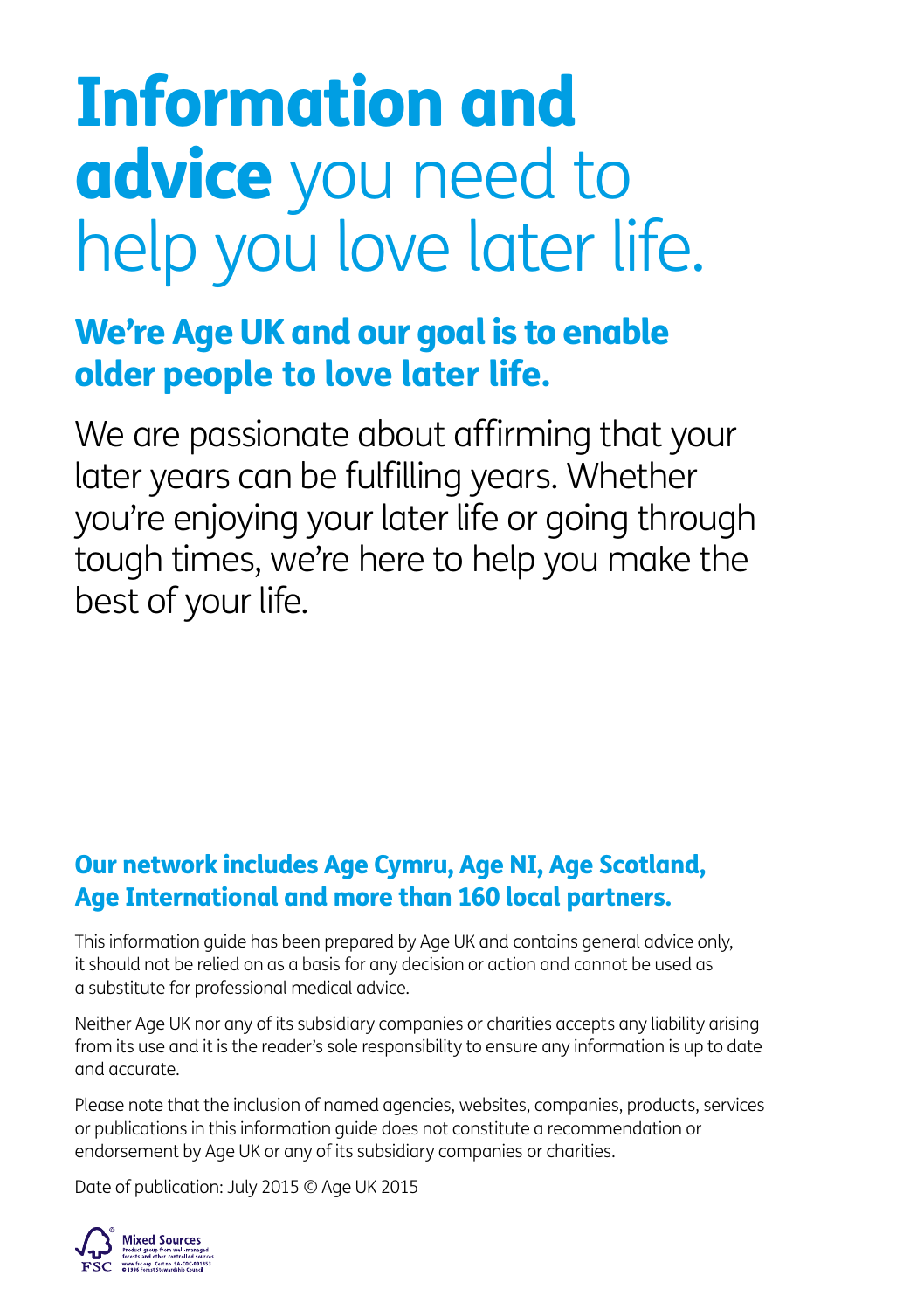### *Contents*

| What this guide is about                               | 2  |
|--------------------------------------------------------|----|
| Access to your home                                    | 4  |
| Answering the door                                     | 5  |
| Moving around your home                                | 6  |
| Getting up and down stairs                             | 8  |
| Getting up and dressed                                 | 9  |
| Washing, bathing and using the toilet                  | 10 |
| In the kitchen                                         | 12 |
| Telecare                                               | 13 |
| Living with sight problems                             | 16 |
| Living with hearing loss                               | 18 |
| Combined hearing and sight loss                        | 18 |
| Living with memory loss                                | 20 |
| I need some help at home - what should I do?           | 24 |
| Help with the costs of equipment and minor adaptations | 26 |
| <b>Disabled Facilities Grants</b>                      | 29 |
| Home Improvement Agencies                              | 30 |
| Equity release                                         | 31 |
| Gifted Housing                                         | 32 |
| Moving to more suitable accommodation                  | 33 |
| Useful organisations                                   | 34 |
|                                                        |    |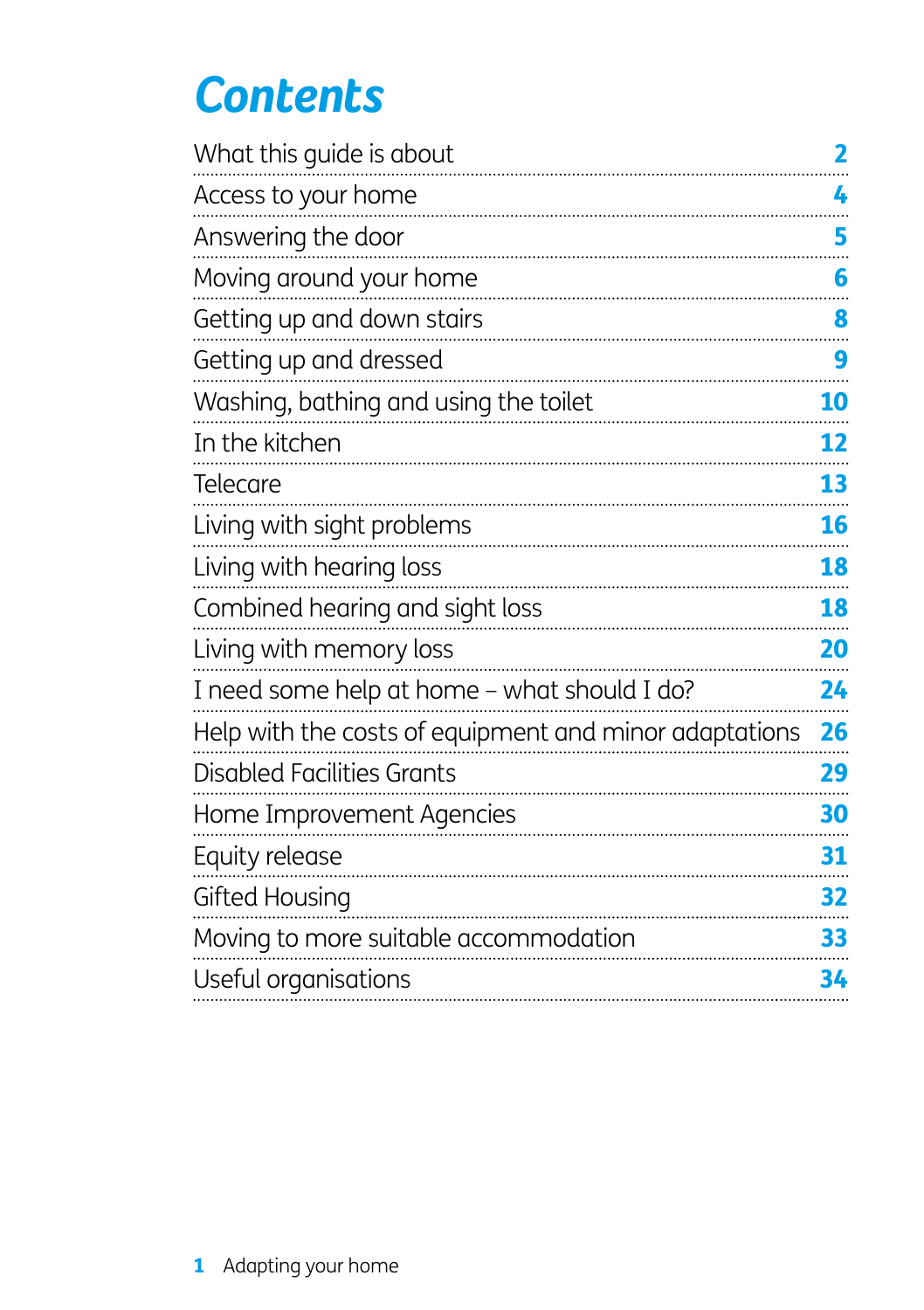### *What this guide is about*

We all want to stay in our own homes for as long as possible. It's a big part of retaining our independence. But sometimes, as we get older, it can be harder to manage, perhaps because of health problems, disability or bereavement. The good news is that by making some simple changes to our homes and the way we live in them, we can stay independent for longer.

This guide looks at some of the changes you can make, the equipment available and the help you may get from your local council social services department. It explains how these changes can help you maintain your independence and stay living at home safely.

As far as possible, information in this guide is applicable across the UK.

In this guide, where we refer to a local council social services department in England and Wales, we intend this also to be a reference to a social work department in Scotland and a local health and social care trust in Northern Ireland.

### Key



what next? This symbol indicates where information differs for Scotland, Wales and Northern Ireland.

This symbol indicates who to contact for the next steps you need to take.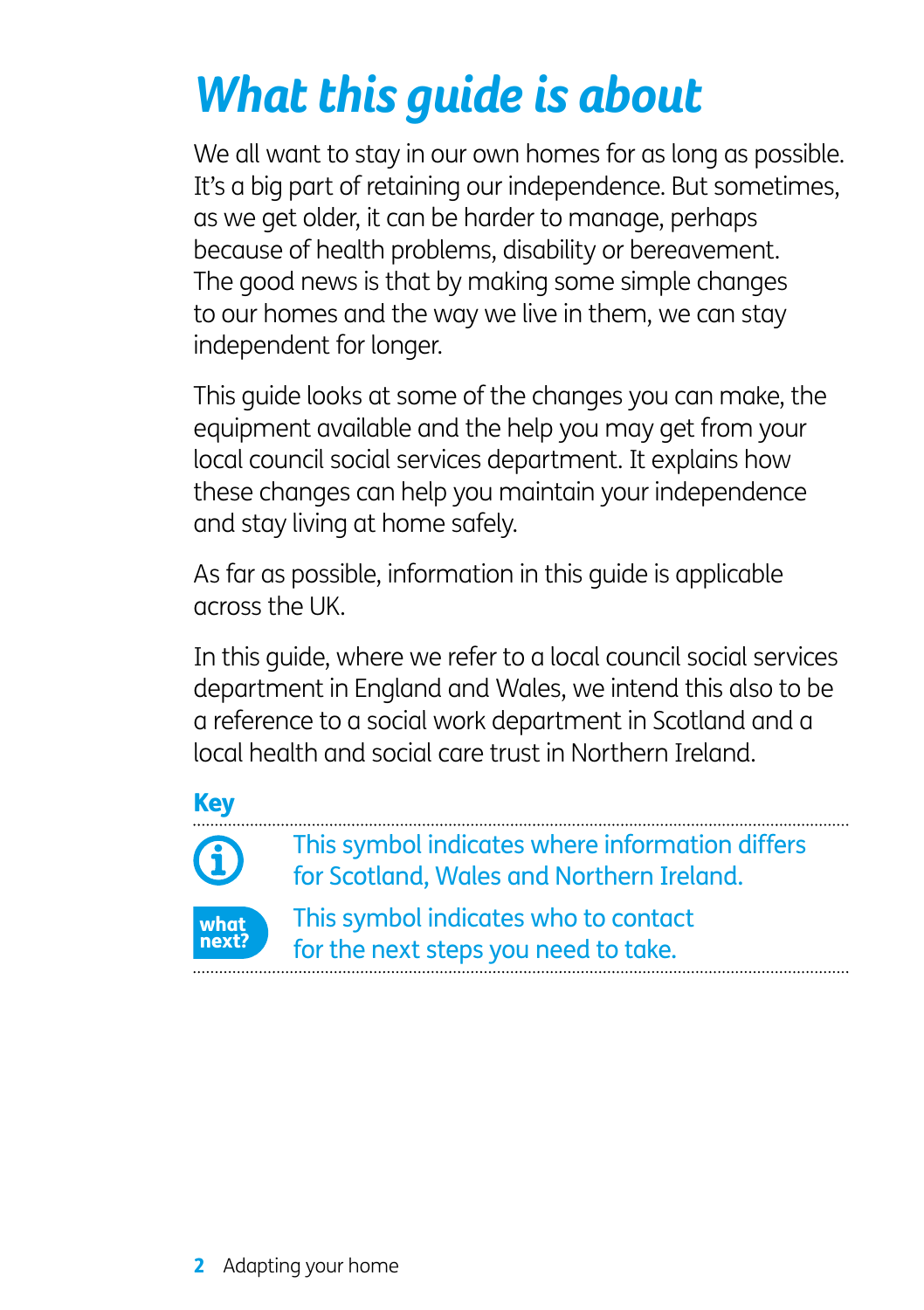### *By making some simple changes to our homes and the way we live in them, we can stay independent for longer.*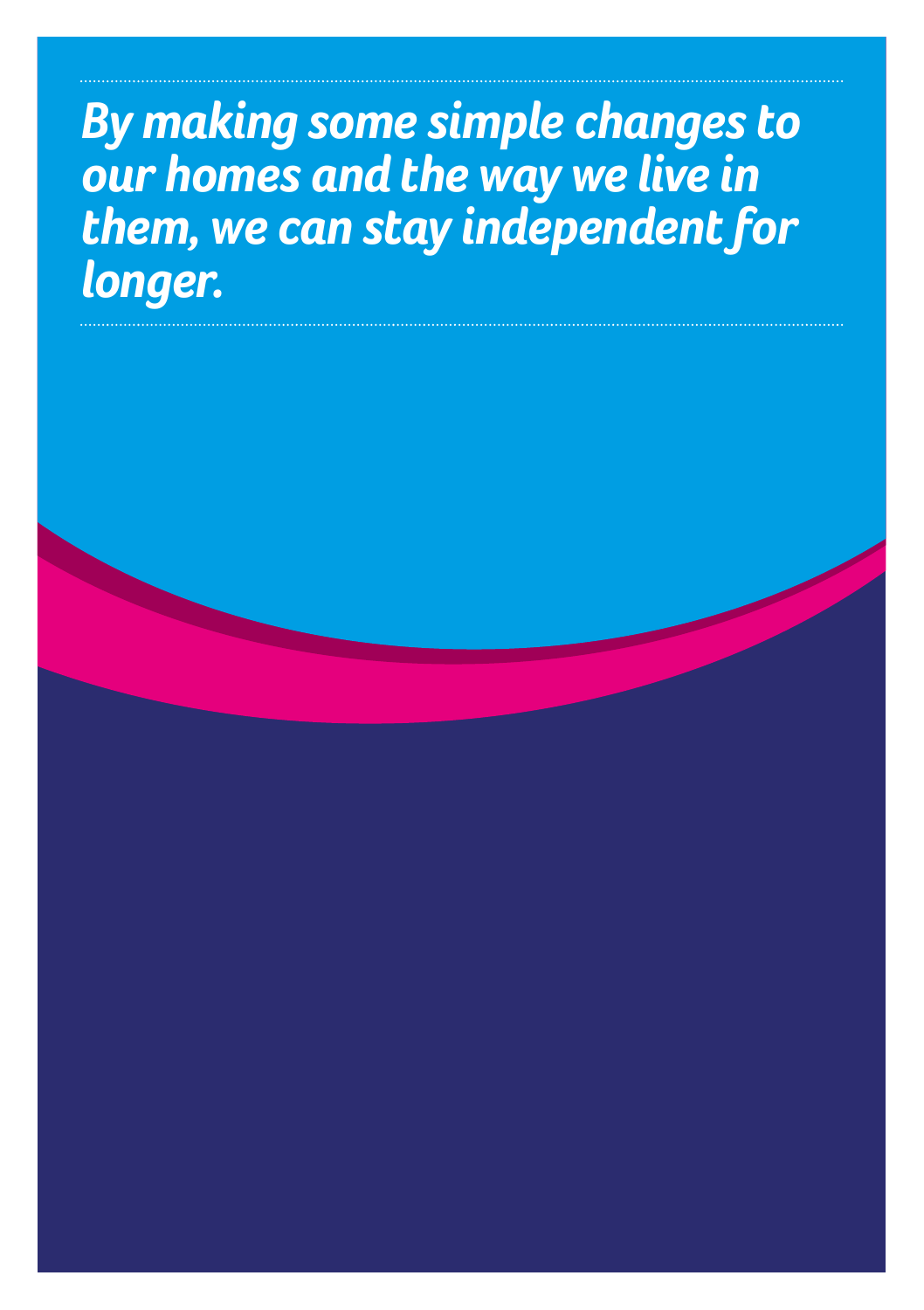### *Access to your home*

If you're having difficulty getting in and out of your property, there are ways to make it easier to gain access via your front door and back door, and to access your garden if you have one.

If you find it difficult to climb steps up to the door, you could have a rail installed. This could either be a galvanised rail attached to the ground (usually set into concrete), which may be up to a few metres long, or a smaller grab rail at the door to help you step over the threshold safely. If you have space, you could have shallower steps built as well.

If you're a wheelchair user, you may need to have a ramp installed to enable you to reach your front door. This could require some alterations to the porch or front step. Ramps have to meet a number of design standards to ensure that they offer a safe means of access in all weather conditions.

A portable ramp could be used if you have a small step and there is someone else present who can install and then remove it after use. Sometimes it's not safe or practical to install a ramp, particularly if there isn't much space around the door. A wheelchair lift may be a good alternative.

Contact your local council's social services department to get an assessment and to find out what assistance and equipment is available to adapt your home (see pages 24–25).

An outdoor light that automatically switches on from dusk to dawn, or one with a motion detector that lights up the path when you approach your front door will help you get about safely outside after dark.

Position it so that if the light is triggered it won't disturb your sleep or annoy your neighbours.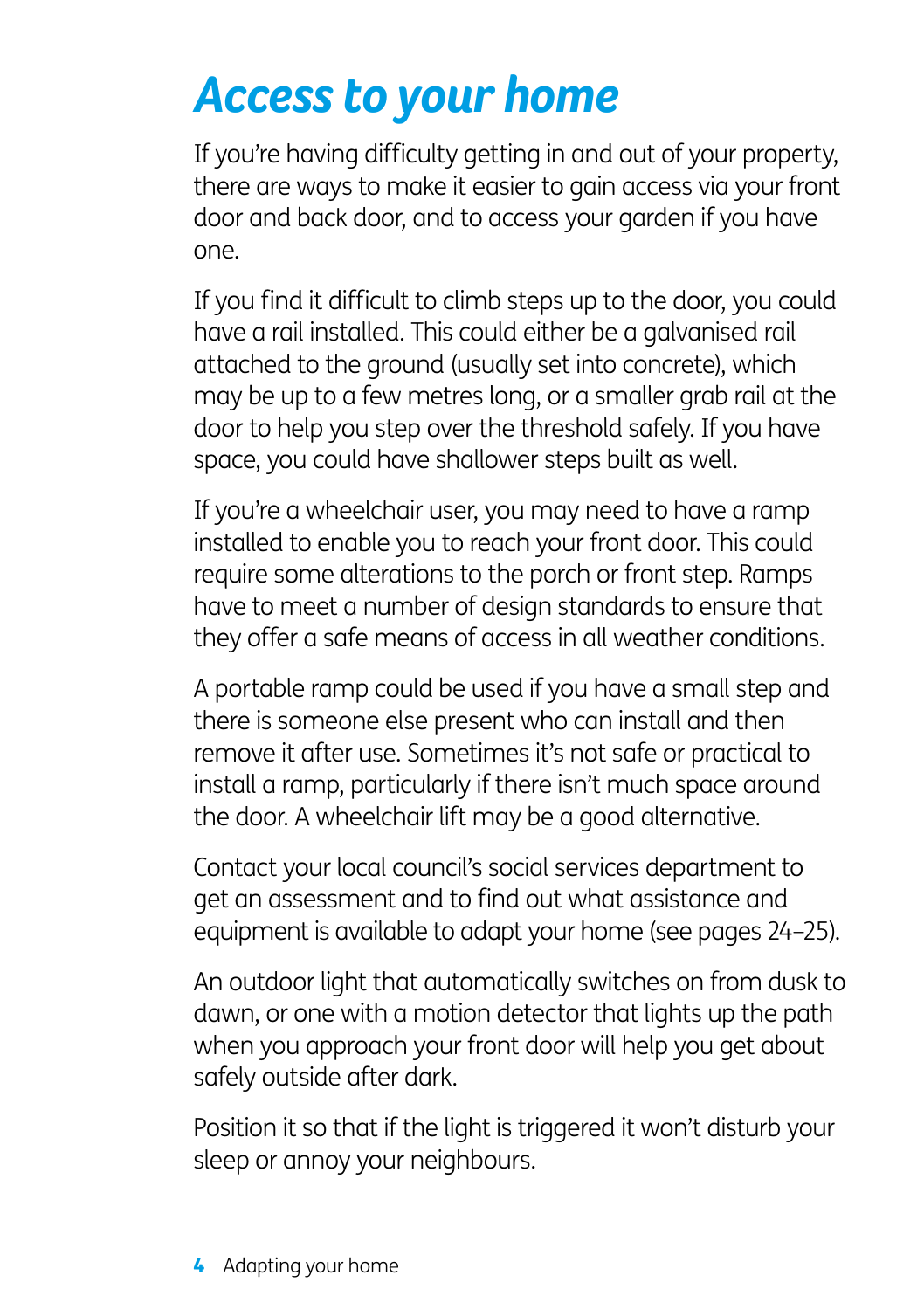

Contact your local Home Improvement Agency, which is a not-for-profit organisation that can help you adapt your home (see page 36). (Home Improvement Agencies are not

available in Northern Ireland.) In Northern Ireland, contact Fold for advice (see page 36) or the Occupational Therapy Department in your local Health and Social Care Trust.

### *Answering the door*

If it's difficult to get to the front door when someone calls, there are various options.

You could:

- •install a door-entry intercom
- get an easy-to-fit wireless doorbell which includes an entry phone you can keep near your chair
- ••choose a video entry phone that means you'll also be able to see who is at the door. Some video entry phones allow you to press a button to open the door from where you're sitting.

There are other options to allow friends, relatives and carers access without having to answer the door yourself.

Consider getting a key safe, where the key is held in a secure box at the front door that can only be opened by someone who knows the code. Make sure you thoroughly investigate any safety and security issues before getting one.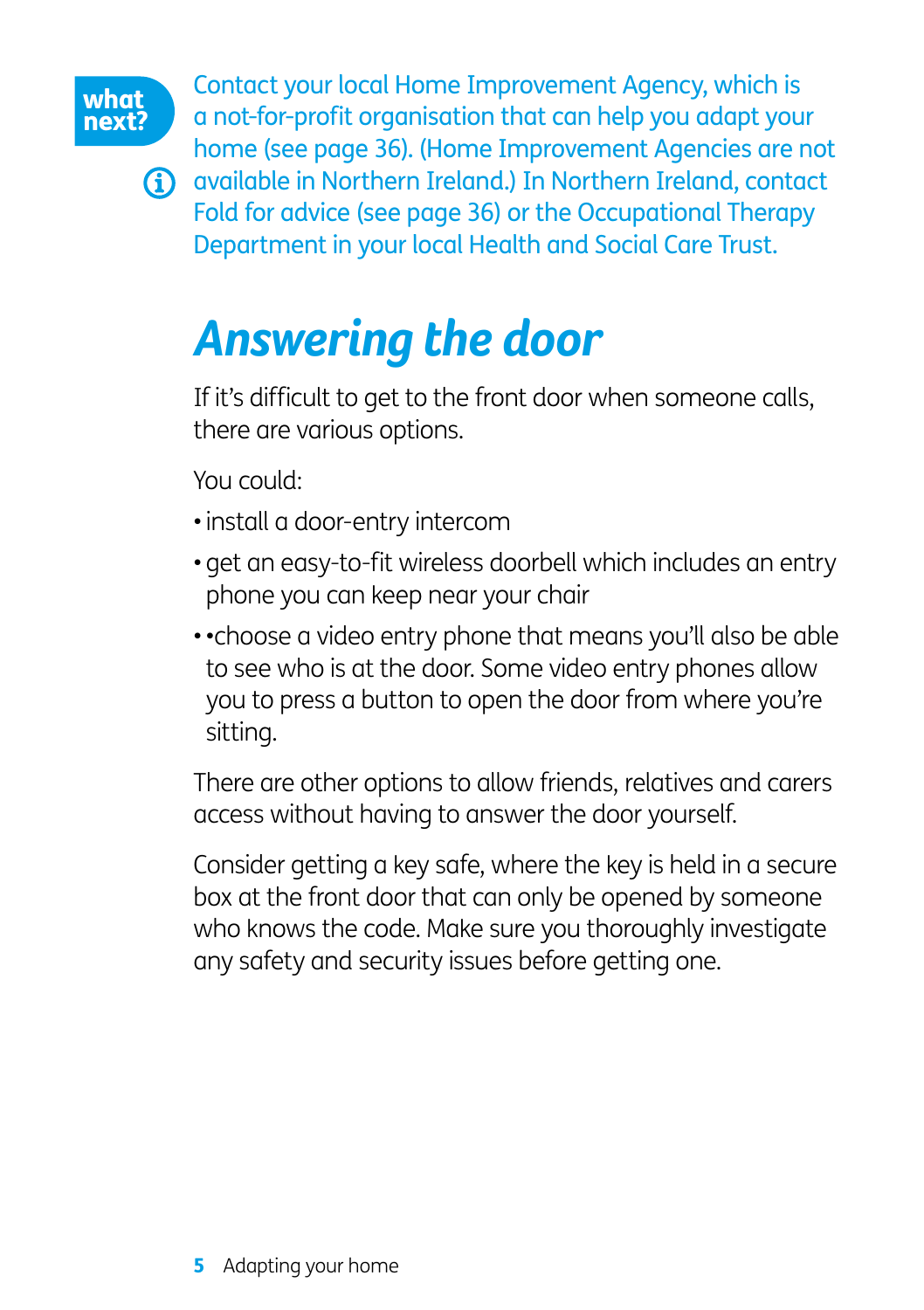You can get a 'bogus caller' button installed. Pressing it will connect you to a telecare operator who you can talk to if you're concerned about who is at your door. See pages 13–14 for more about telecare options and pages 26–28 for information about help with costs.

See our free guide *Staying safe* for more information about keeping safe and secure in your home.



You could contact the Disabled Living Foundation to see whether there is any equipment that you might find useful (see page 35). Many DIY and high street retailers also stock wireless doorbells and video entry systems too, which a local handyman or family member could fit for you. The Age UK Group offers handyperson schemes to older people in some areas who meet certain criteria, to assist with small repairs and reduce risks in the home. Contact Age UK Advice (see page 34) for information about our handyperson schemes and to see what is available in your area.

In Wales, contact your local Age Cymru to find out if there's a handyperson or HandyVan scheme in your area (see page 34). In Scotland, contact Care and Repair Scotland for details of who can help locally (see page 36).

### *Moving around your home*

If you're having difficulty moving around your home, it's important to think about lighting, clutter, the risks related to particular floor surfaces, and trip hazards such as trailing wires.

Good lighting can help you get about easily and safely indoors.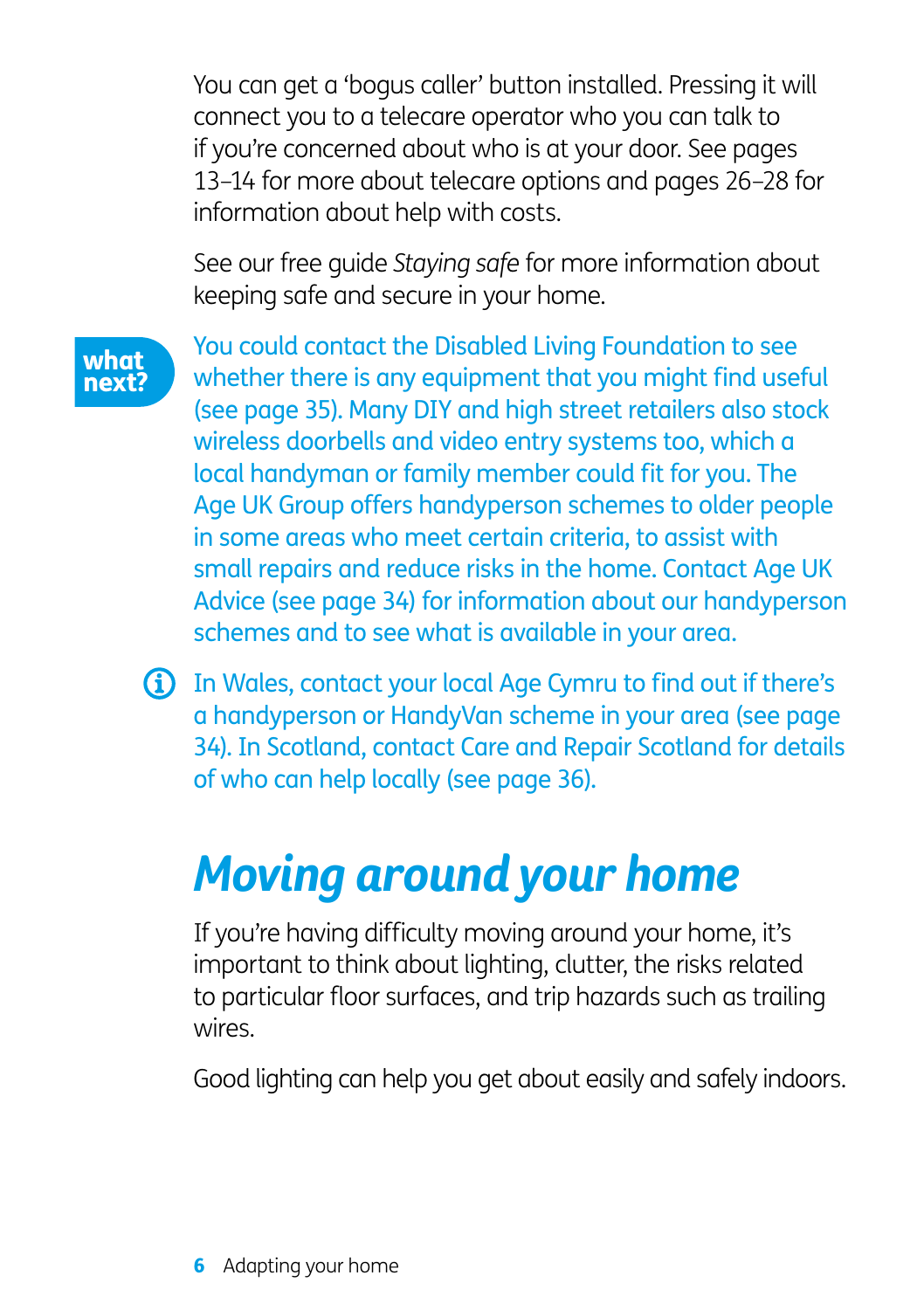A remote control light that works with a motion sensor to switch the light on automatically if you get out of bed or enter a room may be useful. Or you may prefer to get a touch lamp that comes on when you touch the base so you don't have to feel for the switch or button.

If you have family or a carer who worry about you being safe when they're not there, they could get a pager alarm that alerts them if, for example, you've got out of bed during the night and not returned within a certain time. This can also be useful for carers who sleep in a different room or downstairs.

If you use a wheelchair, do you have enough space to manoeuvre around each room and between rooms? It may be possible to widen the door frame or to re-hang the door so that it swings in the opposite direction and does not block your way. In certain circumstances a wall can be taken down or moved to provide a larger turning circle in a room.

If you need all your essential facilities on one floor, you could consider creating an extension to your home. This may require planning permission. Talk to a qualified professional, such as a surveyor or an architect, to confirm the safety and appropriateness of a major adaptation to a property.

#### what next?

Ask your local council's social services department for an assessment of your needs and find out what assistance and equipment are available (see pages 24–25).

See our free information guide *Home safety checker* or contact the Royal Society for the Prevention of Accidents

(see page 37). In Scotland, see Age Scotland's factsheet *Older homeowners: funding repairs, improvements and adaptations*.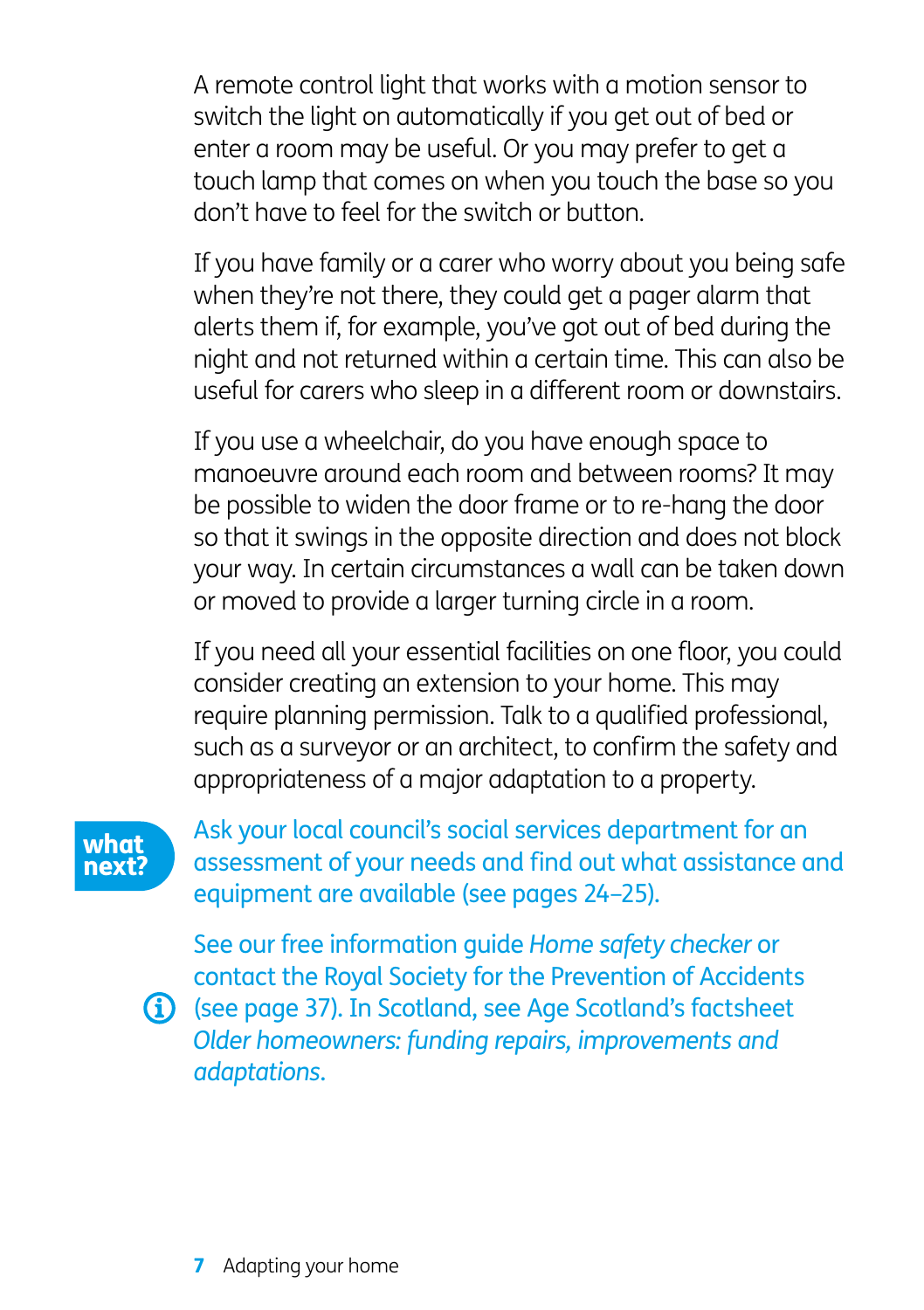### *Getting up and down stairs*

If you have trouble getting up and down stairs, it may be possible to fit an extra banister rail or install a stairlift to make it easier. Different types have features to suit different needs, such as:

- a swivel seat to help you get safely on and off
- specially adapted controls, for example to help your grip
- safety features to make sure the stairlift stops if something blocks its movement.

If a second banister rail or a stairlift isn't suitable for you, it may be possible to install a through-floor wheelchair lift. These are generally installed to enable wheelchair users to move between floors. They are large pieces of equipment and may take up quite a lot of space. The size and layout of your home will affect what adaptations are possible.

Contact your local council for an assessment of your needs to see whether you are able to get financial help for a stairlift. You can also buy a stairlift yourself. Contact Rica (see page 36) or the Disabled Living Foundation (see page 35) for information on choosing products for older and disabled people. Handicare provides and manufactures stairlifts specifically for people in later life in association with the Age UK Group. Call Handicare free on 0800 228 9609 or visit www.ageukstairlifts.co.uk for more information.



Our guide *Getting help at home* has more information on assessments. For more detailed information, see our free factsheets *Social care assessment, eligibility and care planning* and *Disability equipment and home adaptations*.

In Wales and Scotland, you can read the Age Cymru and Age Scotland versions of these free factsheets.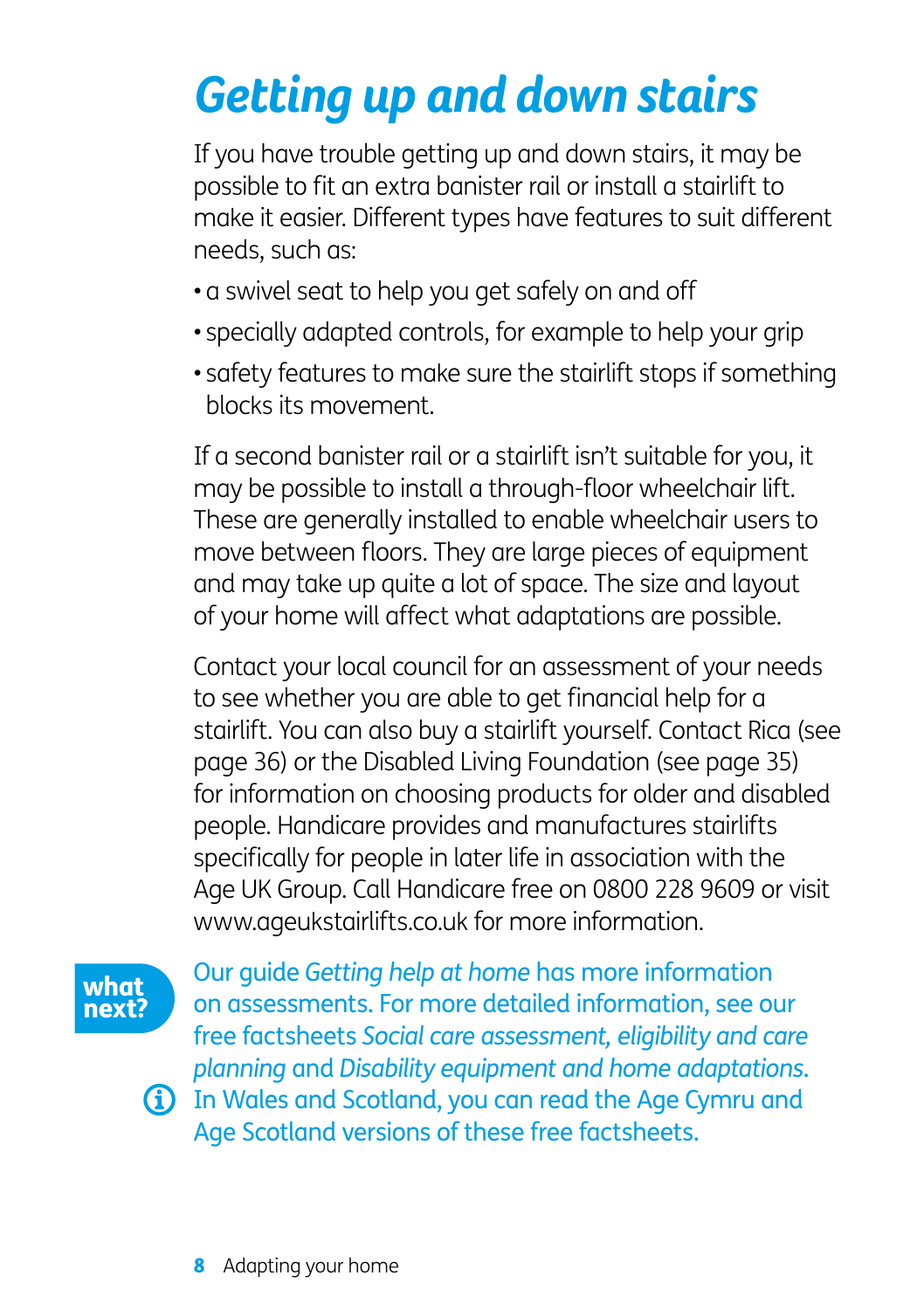### *Getting up and dressed*

Getting in and out of bed, or up from a chair, can become difficult for people in later life. The height of a piece of furniture greatly affects how easy it is to get on and off it – the lower it is, the more difficult you may find it.

'Raisers' can be fitted to beds and chairs to increase their height. You can also get powered riser-recliner chairs and specialist beds that raise you into a position where you can stand, or lower you to sit or lie down.

There are many different types of this equipment, so you may need to get professional advice if you have more complex needs. If you need help getting up and dressed, it may be worth asking the council for an assessment of your needs to see if you're eligible for help. The council can also give you information about sources of assistance in your area (see pages 24–25).

If you need a carer to help you with turning, repositioning or transferring from one place to another, there's a variety of equipment that can help. This includes hoists, transfer boards and slide sheets. It's important to get a professional assessment for this, and training should be provided before this equipment is used, to avoid injury to you or the person moving you.

If you have bladder problems at night, telecare may help. For example, a mattress sensor can send a message to a carer for assistance if the bed becomes wet. See pages 13–14 for more information about telecare.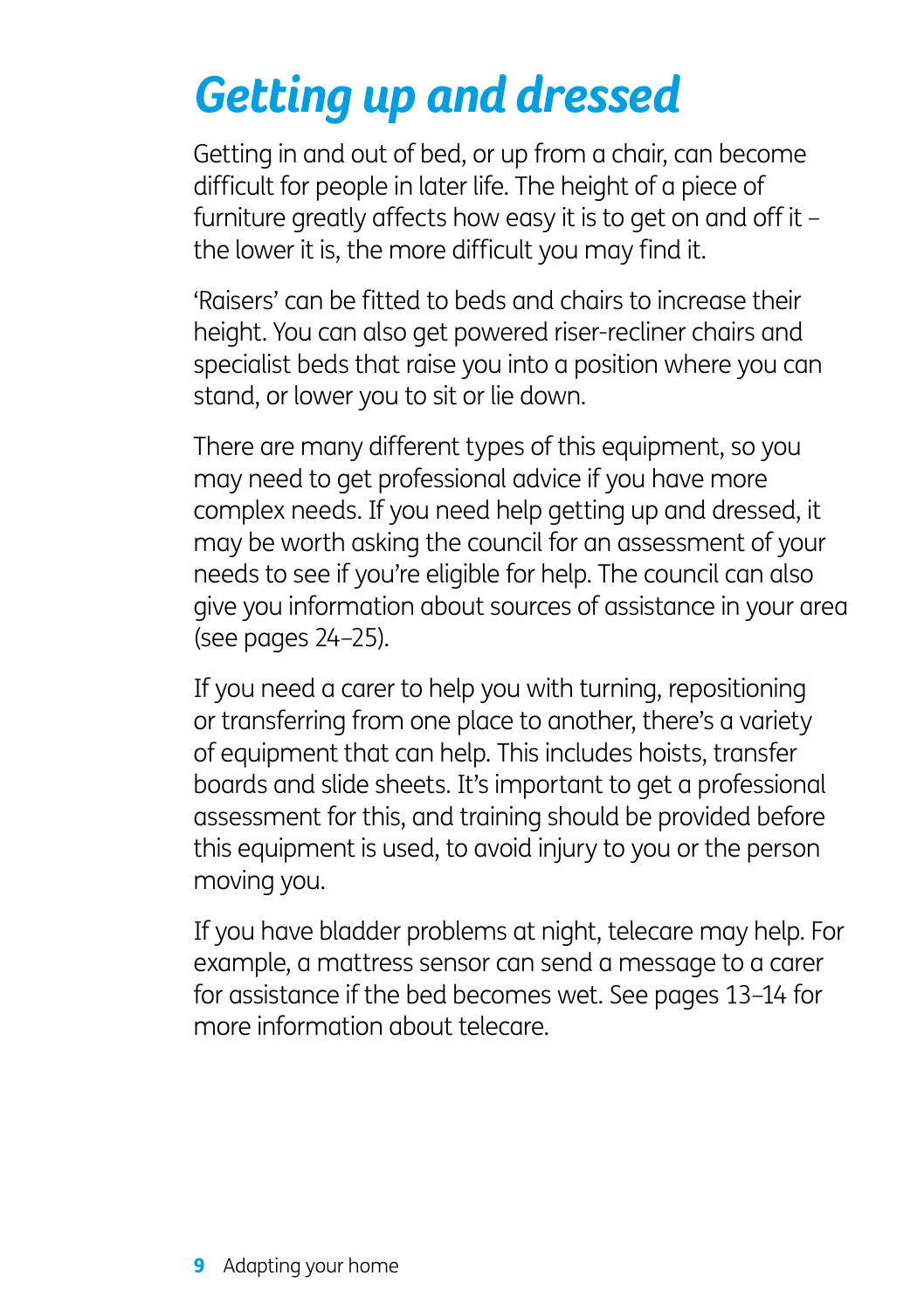Simple equipment can make it easier to get dressed – such as a long-handled shoehorn, and gadgets to assist with putting on tights and socks, and assist with doing up buttons. If you find it difficult to bend, easy-reach grabbers can help you safely pick up items that may have fallen to the floor. Your local pharmacy may stock these types of item.



See pages 13–14 and visit www.ageuk.org.uk/telecare for more information about telecare, what it is and how you can use it to stay independent. In Scotland, see Age Scotland's factsheet *Older homeowners: funding repairs,* 

*improvements and adaptations*.

### *Washing, bathing and using the toilet*

Loss of mobility and balance can make it increasingly difficult to wash and bathe or to use the toilet. However, there's a range of equipment and adaptations that may help you continue to do these things. See page 24 for information on what help you might be able to get from your local council.

Electric bath lifts can make it easier for you to get in and out of the bath. They usually consist of a seat or platform that can be lowered to support your weight as you get into the bath and then raised to assist with getting out. There are also baths that have a door as part of their design so you can get in and out without having to climb over the side. Depending on your needs, it may be a better option to remove the bath altogether and install a 'wet room' or levelaccess shower.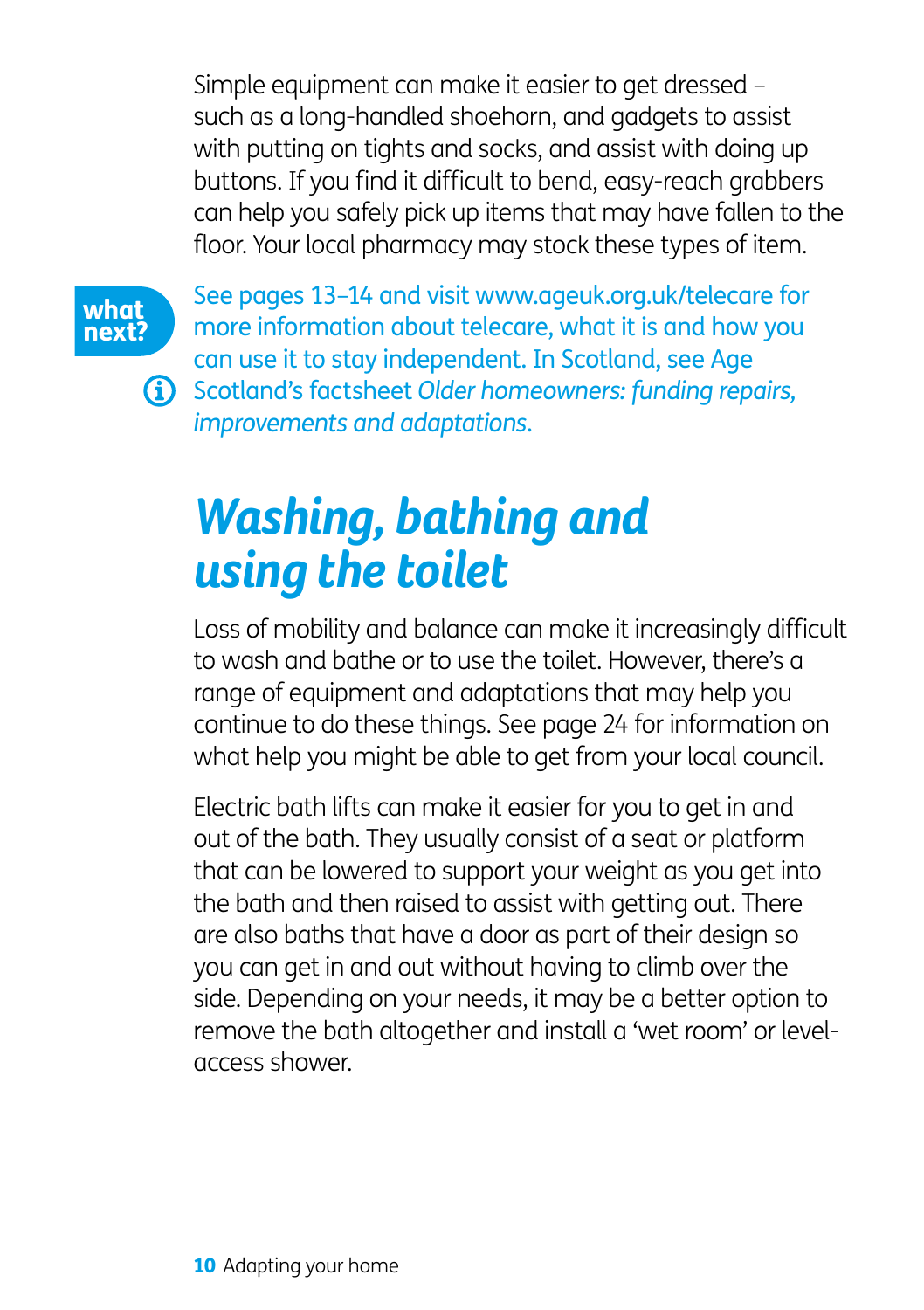Other items in the bathroom can also be adapted to meet your needs. A wall-mounted sink may allow you to get closer and wash more comfortably if you're a wheelchair user or if you can't stand for very long and have to sit down. This and other items can be set at the right height for someone who is using a wheelchair or a mobile shower seat.

If you worry about forgetting you've turned the taps on, you could get a special safety plug that only allows the water to reach a certain level. Or you can get a flood detector that alerts a monitoring centre if the bath or sink starts to overflow. For more information about different telecare options see pages 13–14.

If you're unable to clean yourself after using the toilet, 'hands-free' toilets are available. These include an automatic washing and drying function while you are still seated. In many houses, toilets are in small, narrow rooms. It may be necessary to move the toilet or make a larger room, usually by removing the partition wall between the toilet and the bathroom, with enough space for you to move around safely and comfortably.

#### what next?

Contact the Disabled Living Foundation for details of equipment to make life easier in the bathroom and toilet (see page 35). Handicare provides accessible baths and showers in association with the Age UK Group. Call Handicare free on 0800 566 8823 or visit www.ageukbathrooms.co.uk for more information.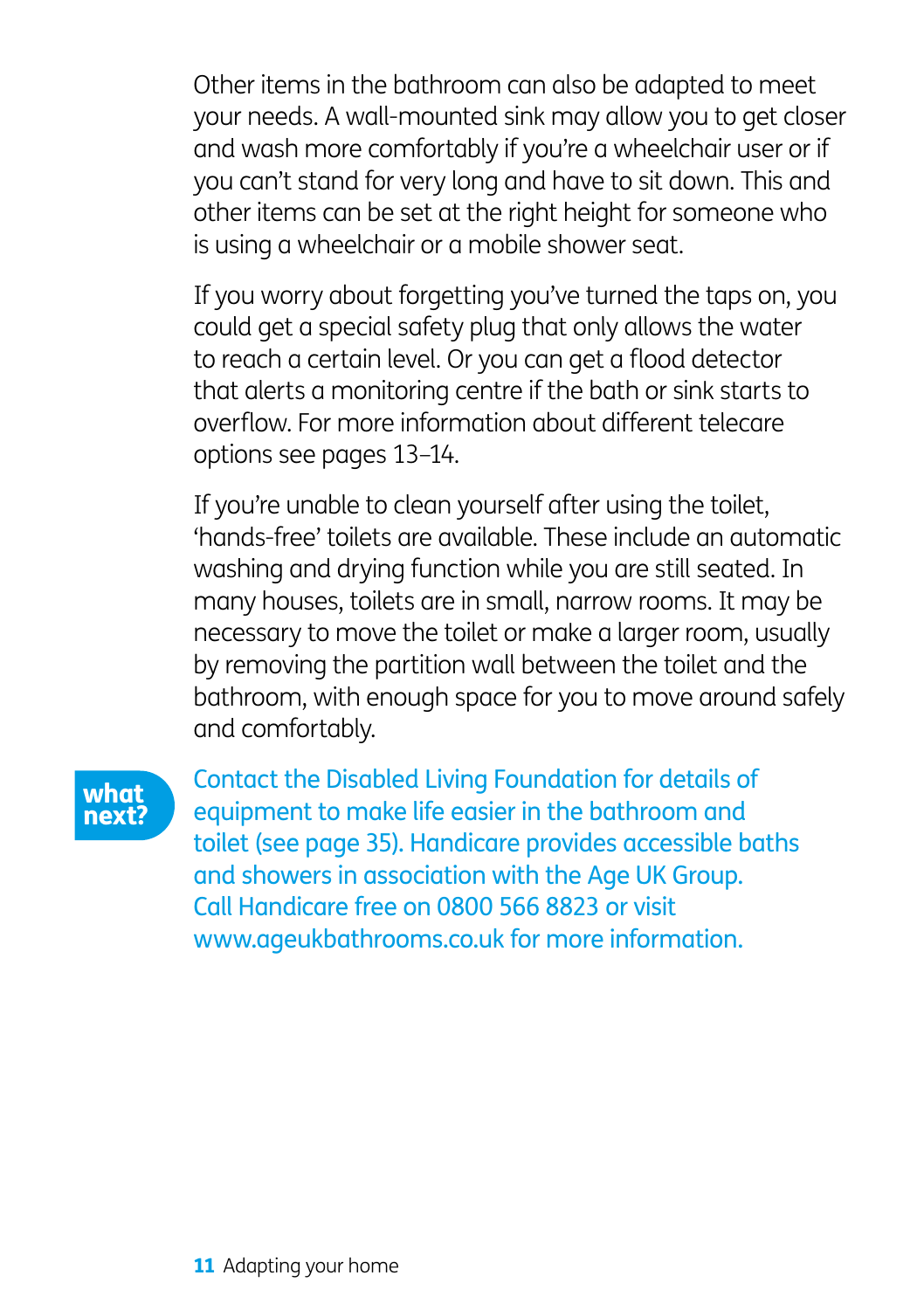### *In the kitchen*

Preparing food can be fiddly and potentially risky. If you have difficulty standing at the kitchen counter, you could use a perching stool, which is designed to allow a near-standing position while supporting you at the same time.

If you can only use one hand, or find it hard to grip or carry, there are tools such as spike boards to allow one-handed vegetable peeling, kettle tippers, wide-handled cutlery, tap turners, non-slip table mats, high-rimmed plates, twohandled cups, and assistive tin, bottle and jar openers. A sturdy trolley can provide support for mobility, as well as allowing the safe movement of food and drink from room to room.

If you require a wheelchair-accessible kitchen, you may need to install adjustable-height work surfaces with adequate space underneath to allow you to carry out tasks while seated. A shallow basin and draining board with space underneath can let you carry out kitchen tasks independently from a wheelchair. Cupboards of accessible height with shelves that can be pulled out could also be useful.

To help you stay safe when you're at home on your own you can get telecare gas detectors and carbon monoxide detectors that are linked to a monitoring centre. If the detectors sense unsafe levels of gas or carbon monoxide they raise an audible alarm with a flashing light and also send an alert to staff at the centre who will get help. You can get a telecare smoke detector that works in the same way. Some gas detectors can automatically turn off the gas at the mains as soon as a leak is detected.



Contact the Disabled Living Foundation for details of equipment and telecare to make life easier in the kitchen (see page 35). For more about telecare see pages 13–14.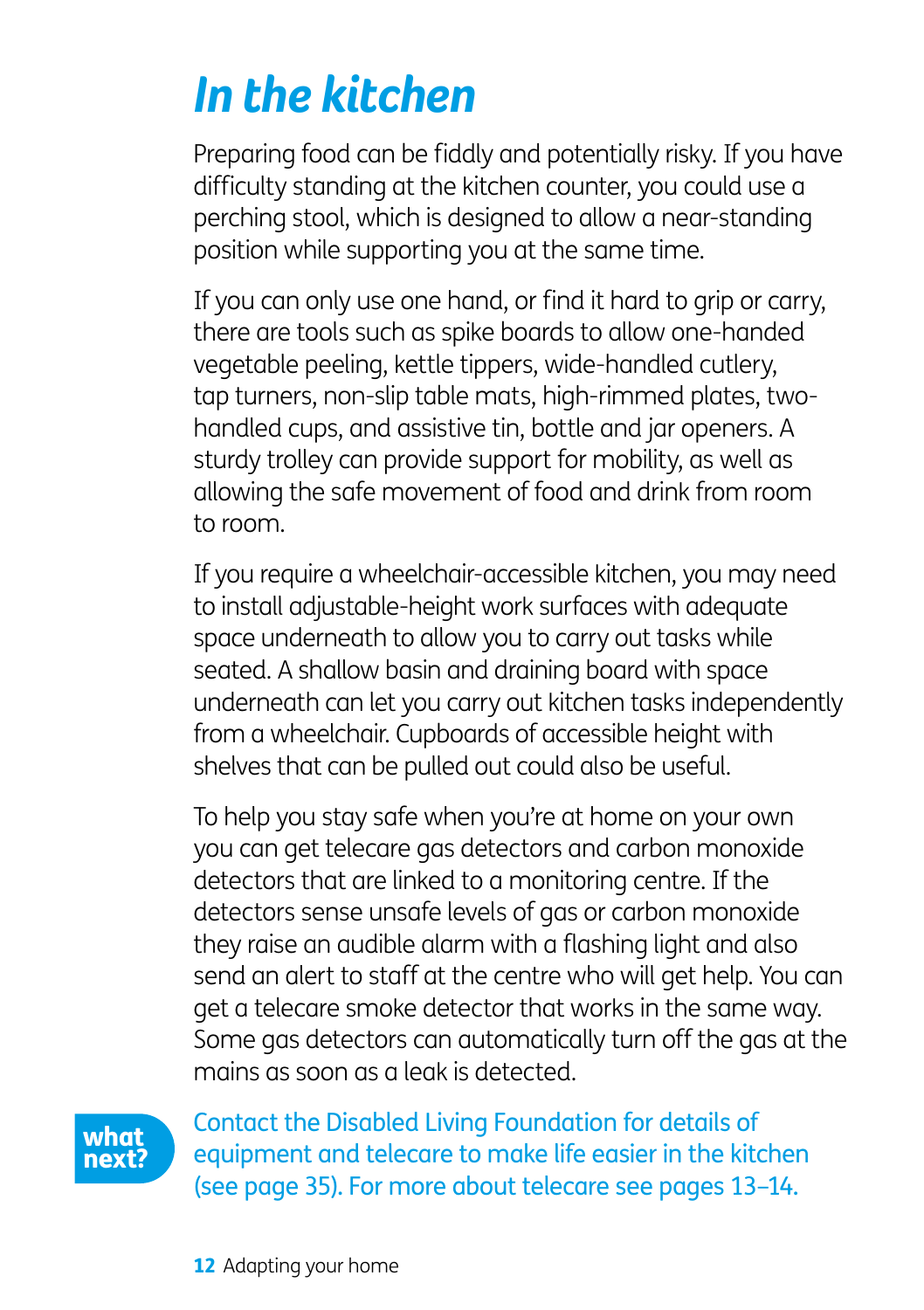### *Telecare*

Telecare services use simple technology to support your wellbeing and help you stay living independently at home for longer. They can offer you and your family and friends reassurance and peace of mind that you're safe, while still maintaining your privacy and independence.

Telecare offers support in a variety of ways. It can remind you of tasks you need to do, such as take your medication, or it can alert a carer or the emergency services if you might need help, for example after a fall.

The best known example of telecare is a personal alarm. Personal alarms allow you to call for help if you're unwell or have a fall and can't reach a telephone. You press a button on a pendant you wear around your neck or as a wrist band. This will connect you to a call centre, where you can talk to someone who will summon help if necessary.

Many local councils provide personal alarms as part of their range of services (see pages 24–25). Contact your local council for information about its personal alarm scheme. Age UK also provides personal alarms\*. For more information about Age UK Personal Alarms and the likely costs, call 0800 707 6369. In Northern Ireland, the Age NI Personal Alarm\*\* service is available. Call 0808 100 4545 for more information. For tips on how to prevent a fall, see our free guide *Staying steady*.

Other types of telecare involve sensors installed in your home that automatically detect if something is wrong. For example, a pressure mat on your mattress can tell if you've been out of bed for a long time and automatically send an alert in case you've fallen.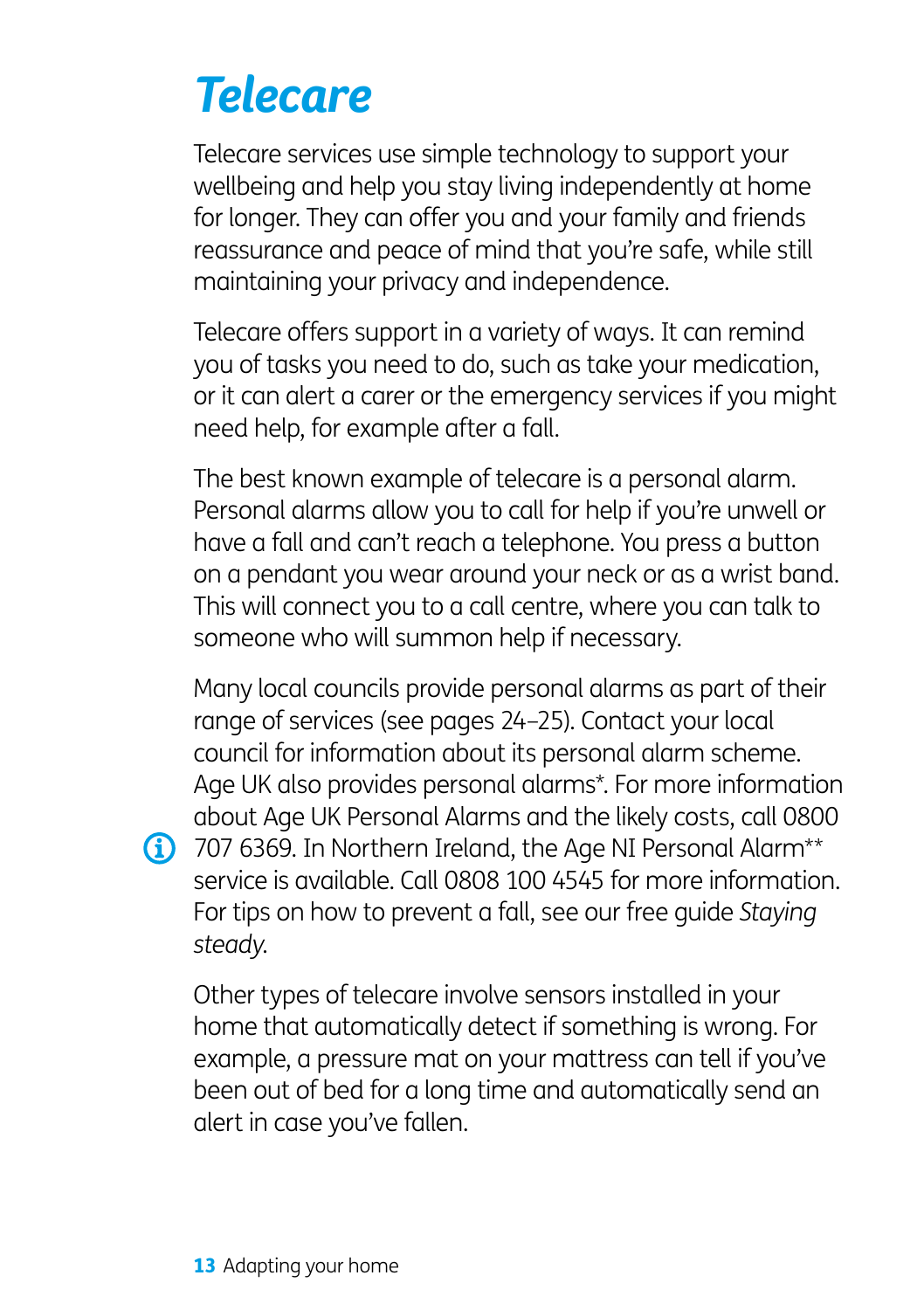These alerts can go directly to your emergency contact, or to a response centre who will contact someone you have nominated – a carer, warden, friend, family member, or the emergency services.

Other types of telecare services include:

- a discreet fall detector worn around your neck, waist or wrist that automatically detects if you've fallen and alerts your chosen contact
- a movement detector that can tell if you haven't moved about for a long period, or can gradually turn on the lights when you get out of bed
- a sensor that alerts you or your family if the temperature in your home goes up or drops rapidly.

Ask your GP, social worker, occupational therapist or local council for more information about the range of telecare services available and whether any costs apply.

If you're a carer, it's important to make sure the person you care for has their wishes fully taken into account when deciding whether to get a telecare service. This includes understanding the way the telecare service will work and how to use it. Remember, the needs of the person you care for may change, so the type of telecare provided should be reviewed regularly.

\*Age UK Personal Alarms are provided by Aid-Call Ltd (registered company no. 01488490), a wholly owned subsidiary of Age UK which donates its net profits to that charity. The use of the name and logo 'Age UK' is done so under a licence agreement between Age UK and Aid-Call Ltd.

 \*\* Age NI (registered charity no. XT14600) benefits from the sale of Age NI Personal Alarms. Age NI Personal Alarms are supplied by Aid-Call Ltd (registered company number 01488490), a wholly owned subsidiary of Age UK. Age NI Enterprises Ltd acts as the agent on behalf of Aid-Call Ltd for the rental of Age NI Personal Alarms. Installation is provided directly by Age NI Enterprises Ltd. Age NI Enterprises Ltd is a joint venture trading company registered in Northern Ireland and owned by Age NI and Age UK Enterprises Ltd (registered company no. NI037064). The use of the name and logo 'Age NI' is done so under a licence agreement between Age NI and Age NI Enterprises Ltd.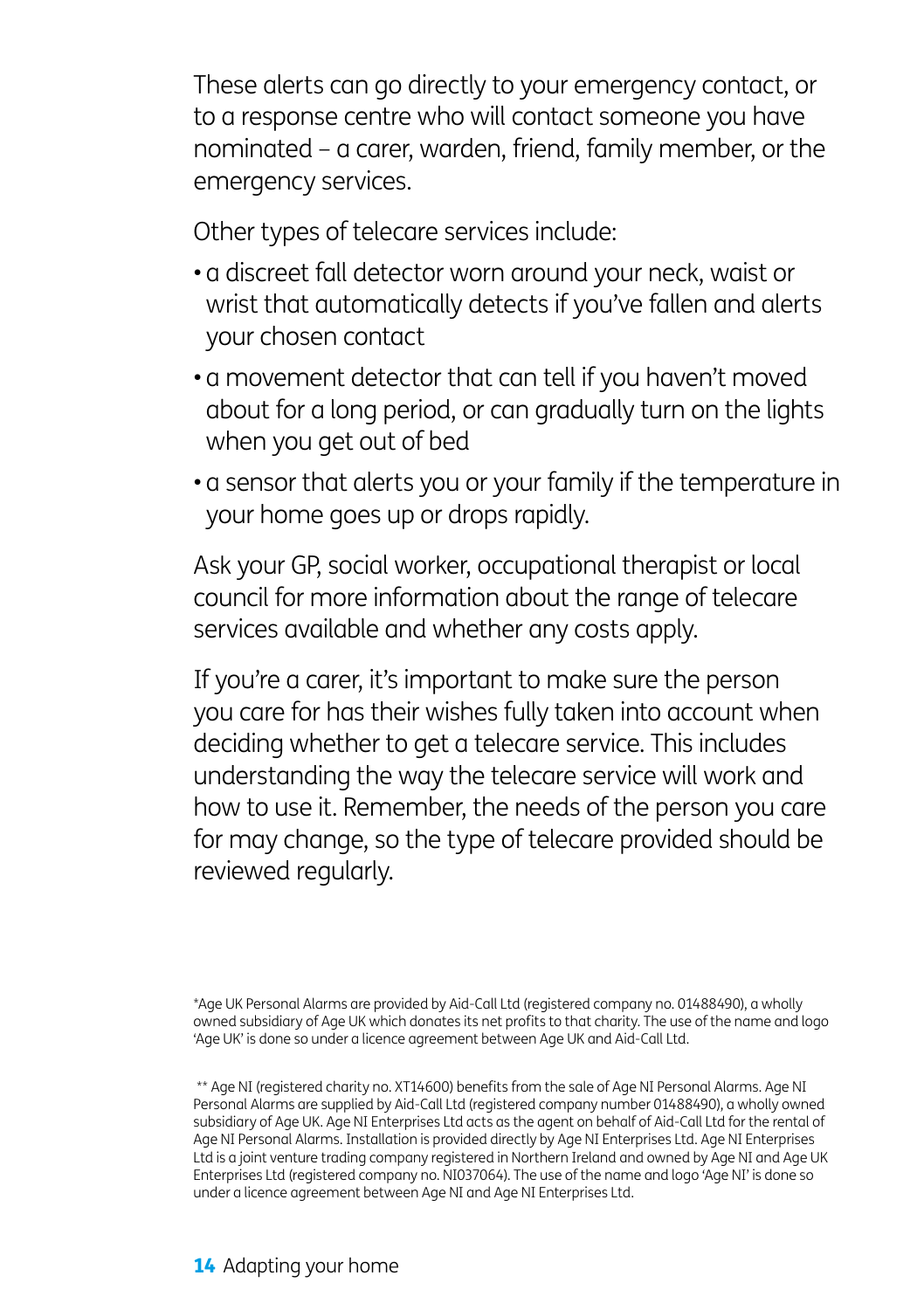#### **Telehealth**

Telehealth systems can help you if you're living with a longterm health condition at home. It allows you to monitor your health without having to keep visiting your GP.

For example, you can get a monitor that helps you measure your blood pressure or blood sugar levels and sends them directly to your GP. If you use a telehealth system it will always be with the support of a healthcare professional. Ask your GP about what is available in your area.

#### what next?

See www.ageuk.org.uk/telecare for more information about telecare, what it is and how it may be able to support you. Contact the Disabled Living Foundation for information about their telecare library where you can borrow certain telecare items for a short while to see how you get on with (i) them (see page 35). In Scotland, contact Care Information Scotland for more about telecare (see page 35).

Read the NHS information leaflet *Supporting your independence and wellbeing with telehealth and telecare*. Download a free copy by visiting www.nhs.uk or call the orderline on 0300 123 1002.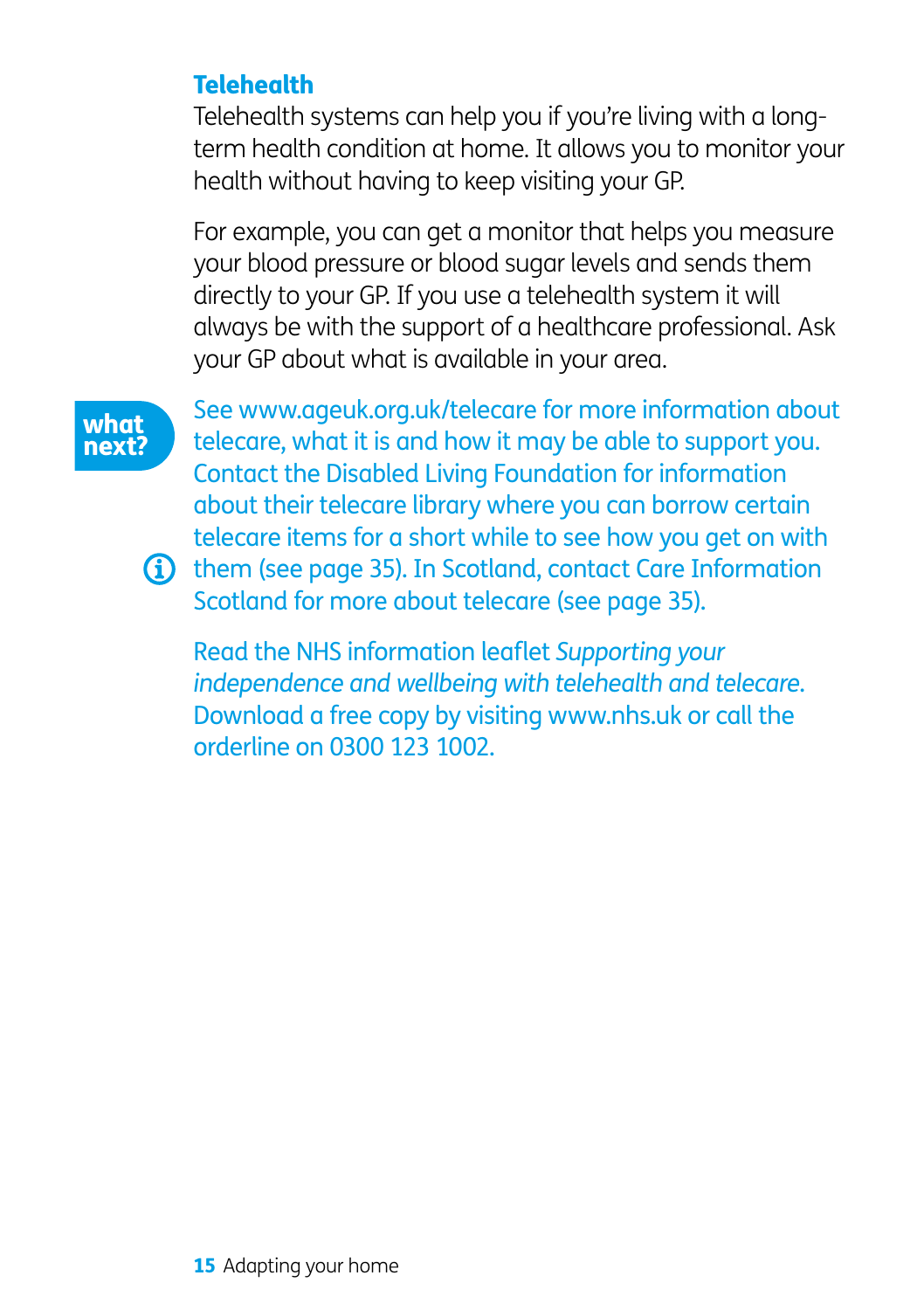### *Living with sight problems*

Most of us experience some degree of sight loss as we get older. It's important to have your eyes tested regularly to identify any deterioration in their condition as soon as possible.

Remember, if you're aged 60 or over, you can have a free NHS eye test (in Scotland, everyone is entitled to a free test, regardless of age). Some sight loss can't be corrected, but a combination of practical steps and special equipment can help to reduce the impact on your independence.

Trailing wires and loose carpets, broken handrails or general clutter can be a hazard if you can't see them. The Age UK Group offers handyperson schemes to older people in some areas who meet certain criteria, to assist with small repairs and reduce risks in the home, or you could ask family or friends to help you repair and tidy.

Contact Age UK Advice (see page 34) for information about our handyperson schemes and to see what's available in your area. In Wales and Northern Ireland, contact your local Age Cymru or Age NI to find out if there's a handyperson or HandyVan scheme in your area (see page 34). In Scotland, contact Care and Repair Scotland to find out if there's a handyperson service in your area (see page 36).

Increasing the level of natural light entering your home can help to make the most of your sight. Check whether your artificial lighting is appropriate for your needs too. Could you change the colour scheme in your home to make things easier to see? Coloured tape can help to differentiate the edges of stairs and other borders.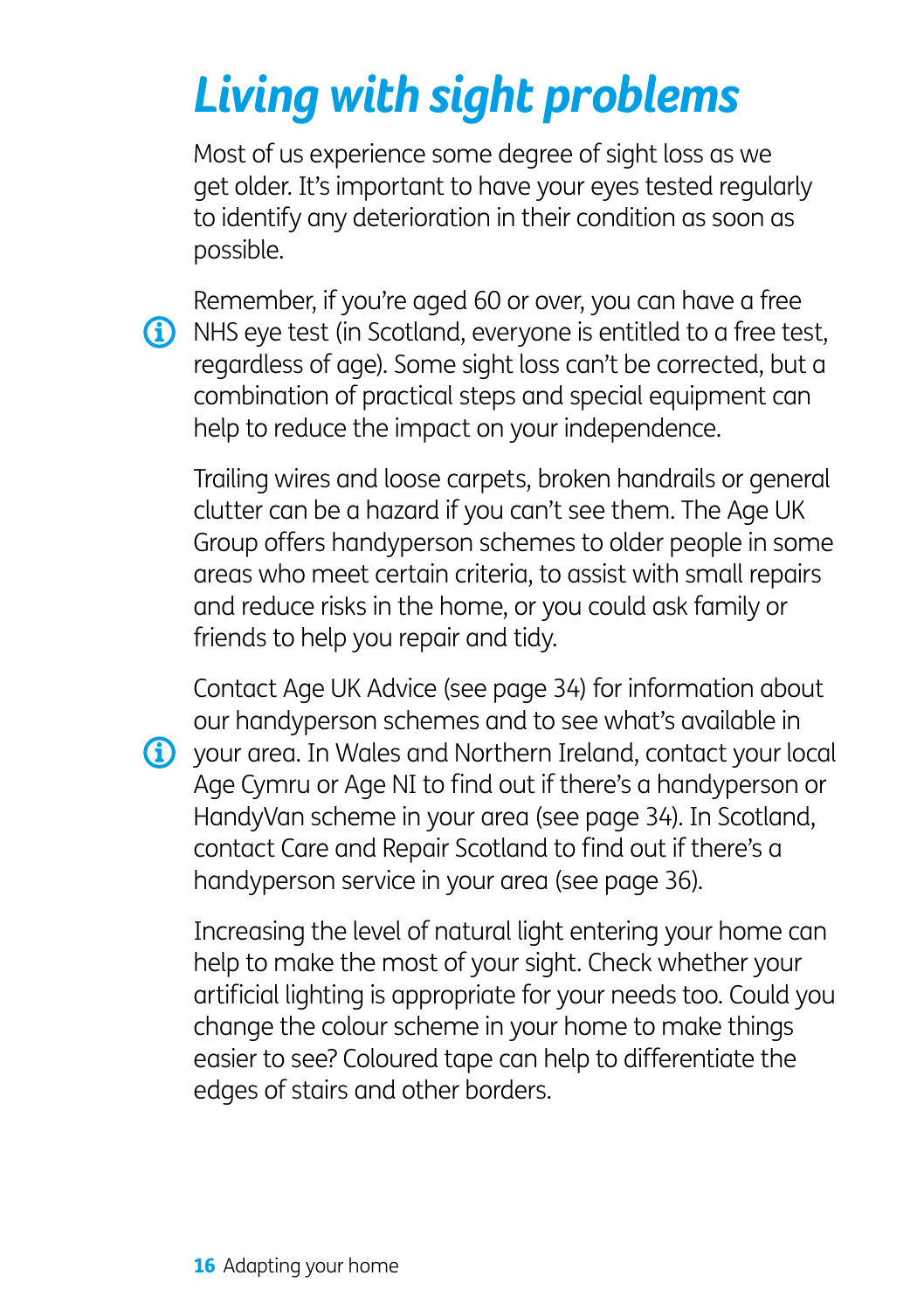There is a wide range of equipment and new technology available to help people with sight problems. These include, for example, raised markings for appliance controls, clocks with high-contrast or tactile faces, talking watches and telephones with large, clearly marked buttons. RNIB provides in-depth information on what is available, how to get hold of items and lots of practical advice on living with sight problems.



Contact RNIB for further information on what you can do to manage the impact of sight loss in your day-to-day life (see page 37). The Thomas Pocklington Trust also provides information, care and support for people with sight loss, including a practical guide on how to improve the lighting in your home (see page 38).

*It's important to have your eyes tested regularly to identify any deterioration in their condition as soon as possible.*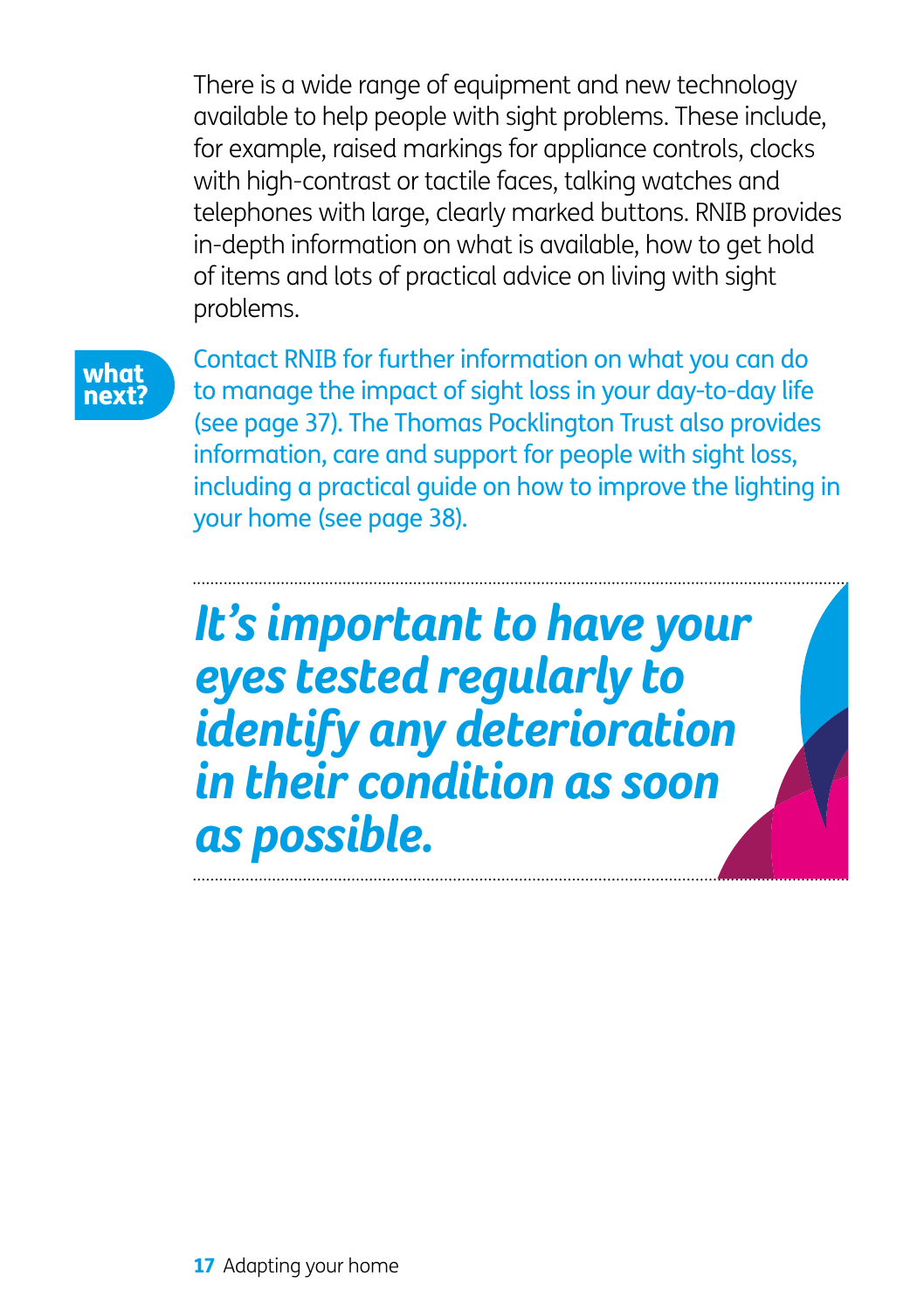### *Living with hearing loss*

Many of us experience some degree of hearing loss as we grow older. If you have a hearing loss, there's a wide range of equipment and technology available to help. Devices to alert you, such as flashing door bells and smoke alarms, are particularly important in the home. You may want to get wireless smoke alarms fitted. These connect using radio signals so that if one raises an alarm, they all do. You can buy versions of these that use vibrating pads, which can be put under your pillow at night, to get your attention.

Telephones are an important way of keeping in touch with people and of summoning help in an emergency. There are voice-based and text-based telephone options available for people with hearing loss. You can also get a sounder beacon installed which flashes and makes loud signals when a telephone or any sensor is activated. See pages 13–14 for more information about telecare. What works best for you will depend on your needs.



Contact Action on Hearing Loss for information about these and other types of products available for people with hearing loss (see page 35).

### *Combined hearing and sight loss*

Many people in later life experience loss of both sight and hearing. For information on the particular issues raised by combined hearing and sight loss or deafblindness, and suggestions on how to maintain independence, contact Sense (see page 38).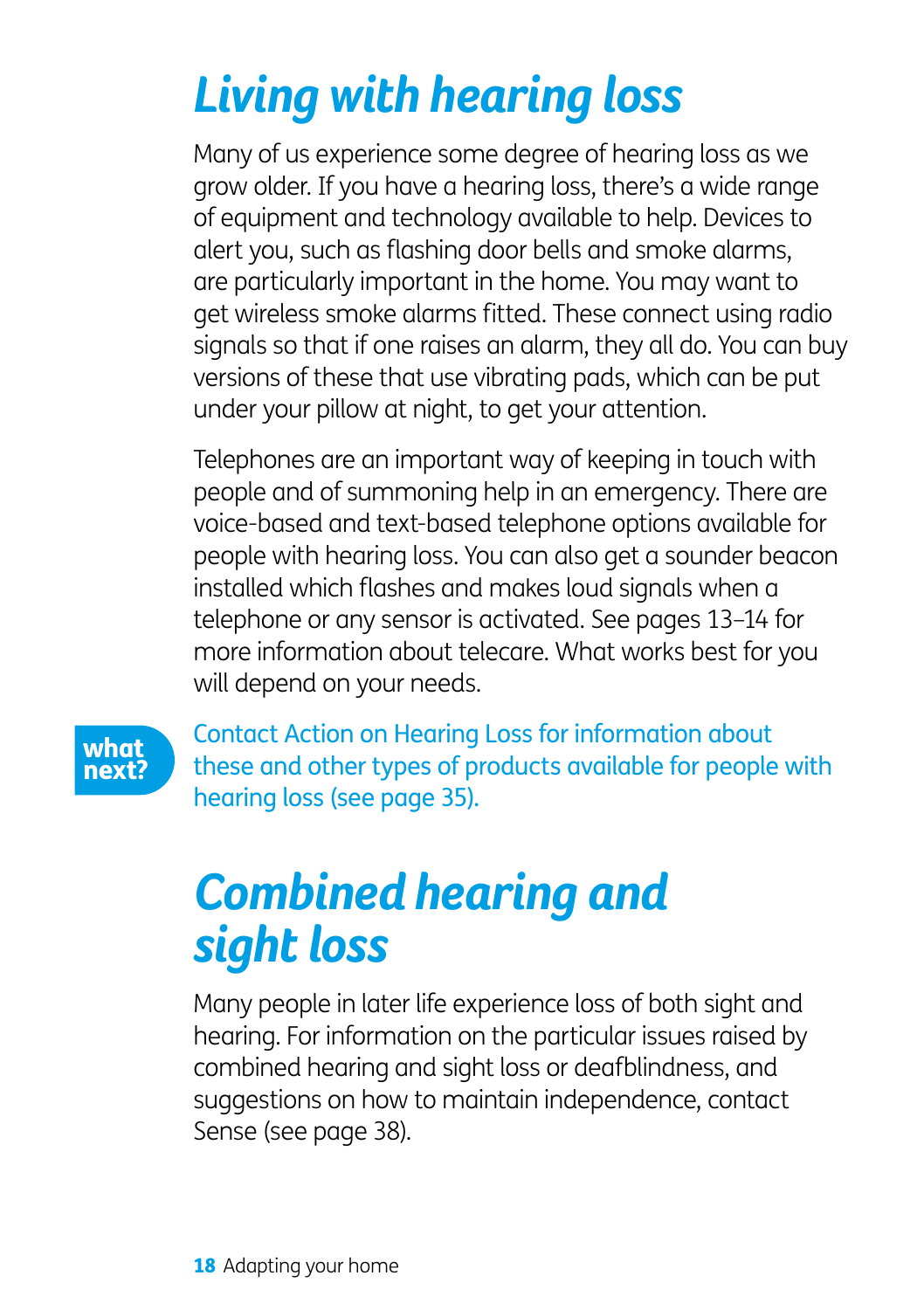*'After I had a fall, I found it difficult to get to the door on time. I asked the local council to assess my needs and, as a result, a door-release intercom has been fitted.'*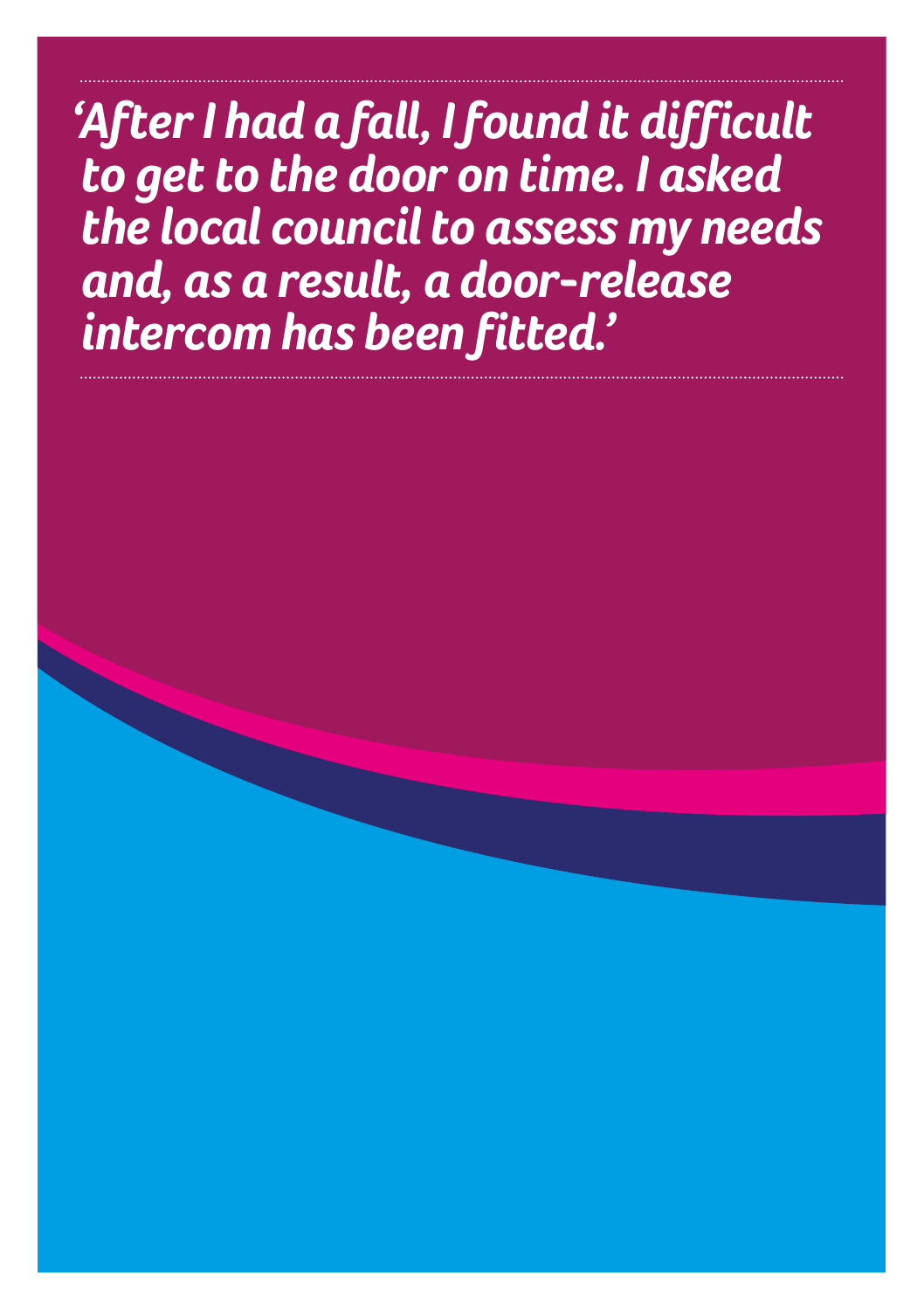### *Living with memory loss*

As we get older, we may experience memory problems that can make it more difficult to carry out daily tasks. Here are some suggestions for how you can use new technologies to help with things such as organising your day and remembering where you've put your belongings. You might find that a family member or carer can help to set up some of these reminders for you.

- •If you have a mobile phone, use the calendar in it as a memory aid. For example, you can add that you have an appointment on a certain day and choose when you want to be reminded. Your phone will beep to remind you.
- •Use an item locator so you can easily find things such as your keys or purse. You attach small tags to the things you want to be able to find then, if you lose them, you press a button on the locator and the item will beep, or its whereabouts can be shown on a small display.
- •Get a digital speech recorder and player to remind you about things you need to do at the time you need to do them. For example, you could set it to remind you that there are sandwiches in the fridge for you at lunchtime.
- •If you tend to forget what day of the week it is, consider getting a calendar clock that shows you the day, date and time.
- •A talking photo album could help if you enjoy looking at photos but sometimes forget the occasion. You record a short message about each photo that plays for you when you press a button for that photo in the album.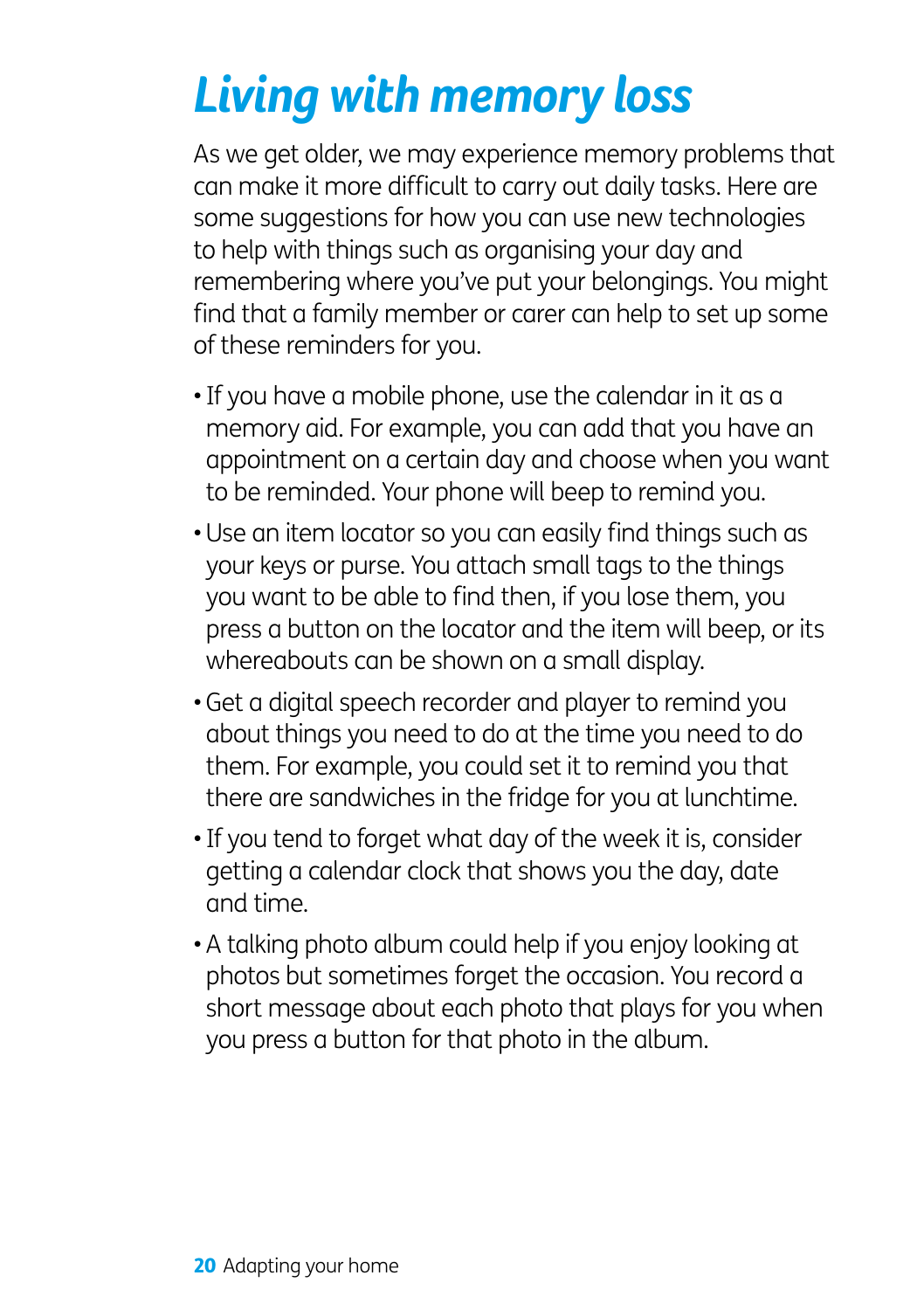•If you want to let someone you trust know you've gone out and where you are if you're worried about getting lost, consider getting a personal locator. These are devices that use GPS technologies to tell a trusted person your exact location. It can be linked to your mobile phone or you can carry a separate device with you.

See pages 13–15 for more information about assistive technologies such as telecare and telehealth.

If you feel that your memory loss is becoming more problematic, contact your GP.

#### what next?

Visit www.atdementia.org.uk for more information about products that can help people live independently. If you've been diagnosed with early-stage dementia, or if you care for someone with dementia, you may find it useful to read our free information guides *Living with early-stage dementia* and *Caring for someone with dementia*.

*You can use new technologies to help with things such as organising your day and remembering where you've put your belongings.*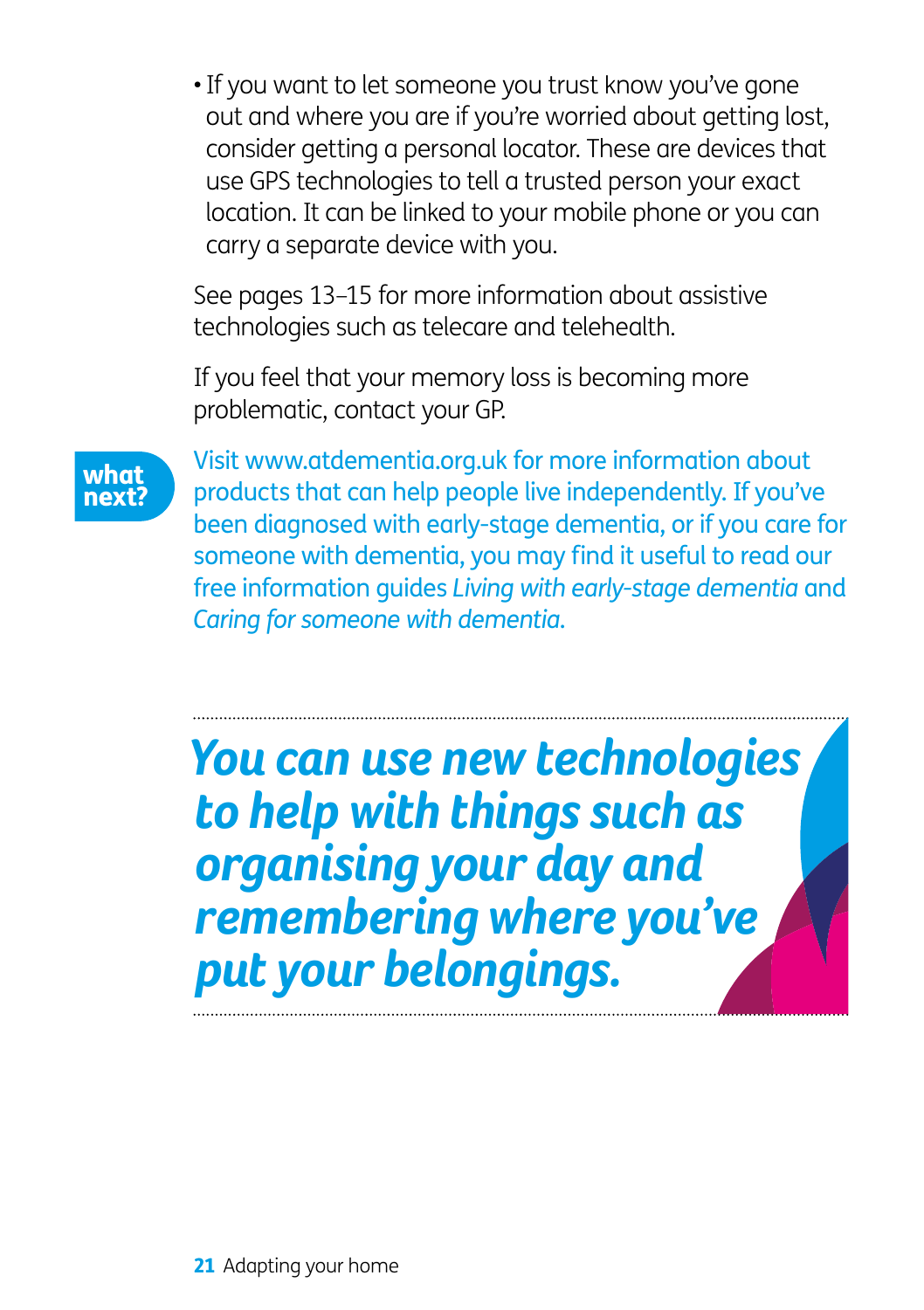*'Recently I've found there are some things I can't do as well as I used to. We've been looking at equipment to make things easier for us both.'*

#### Carol is the main carer for her husband Fred.

'Recently I've found there are some things I can't do as well as I used to, which is a worry as I care for my husband. My daughter suggested that we visit a local centre that demonstrates equipment to make life easier and help people manage for themselves. There were lots of useful things there. I'd been having trouble lifting the kettle to pour water from it – now I've bought a kettle tipper so I can tip it up without taking the weight.

'We've also been looking at equipment to make things easier for both of us. I can't really help to support Fred's weight any more as he gets in and out of the bath. We asked the local council if we qualified for any help and they sent an occupational therapist round. She was very helpful and has suggested we get some grab rails and a bath seat. The local council is going to provide these and they should be fitted next month.

'I registered for a telecare personal alarm as well because my daughter was worried about what would happen if I fell over. It gives me and my daughter peace of mind that if anything happens, there will be someone I can contact for help.'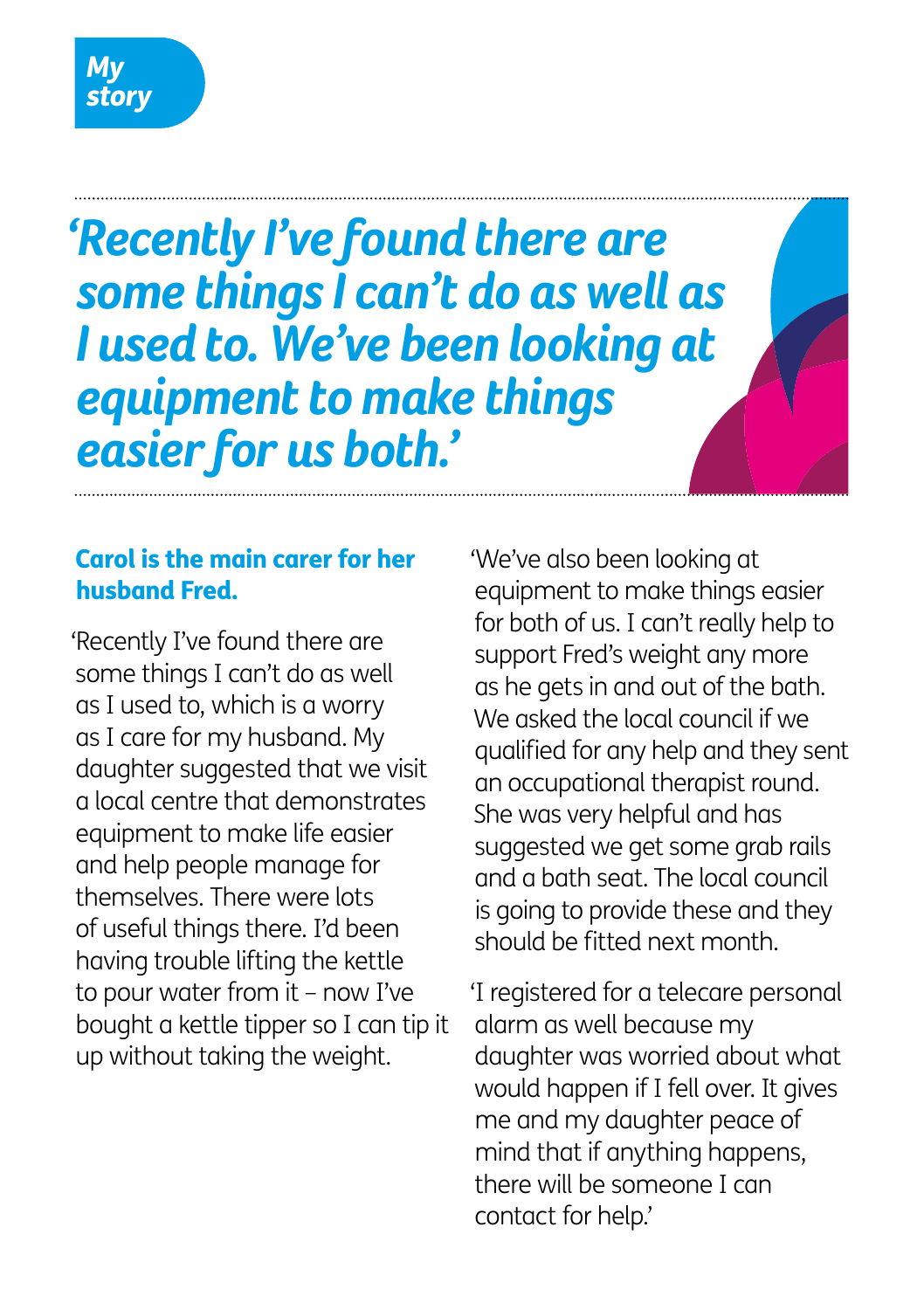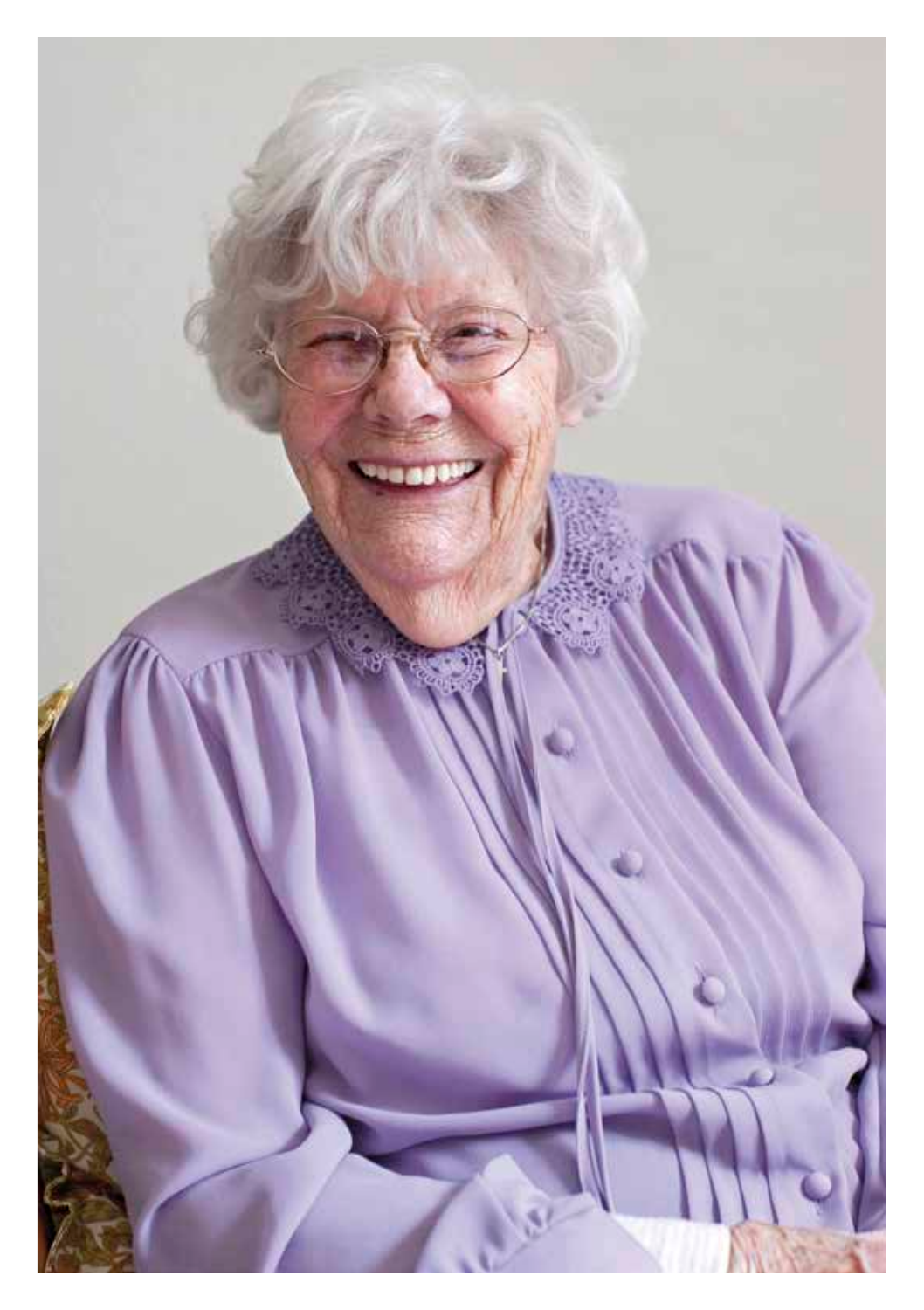### *I need some help at home – what should I do?*

If you think you could benefit from some adaptations to your home and want support from social services, then contact the adult social services department of your local council. Explain you need some help at home and ask for a care assessment (also known as a needs assessment) to assess your needs. There's no charge for a care assessment and you're entitled to one regardless of your income and savings. Even if you find out you're not eligible for help, it's useful to get an assessment to find out what equipment is best for you.

You will be assessed either by a social worker (often called a care manager) or an occupational therapist (OT), depending on the level of your needs. The person who assesses you should look at the emotional and social side of your life, your skills, abilities, views, cultural background and support network, as well as any physical difficulties you may experience, or any risks. In England, under the new Care Act, the local authority must act to maximise your wellbeing and seek to prevent, reduce and delay any future needs.

The assessor should take into account any health or housing requirements and contact any other health and social care professionals who need to be involved in your assessment and care. The assessment should reflect your needs and wishes. If you have a carer, their needs and opinions should also be taken into account. After the assessment a care plan should be agreed on, written out and a copy given to you.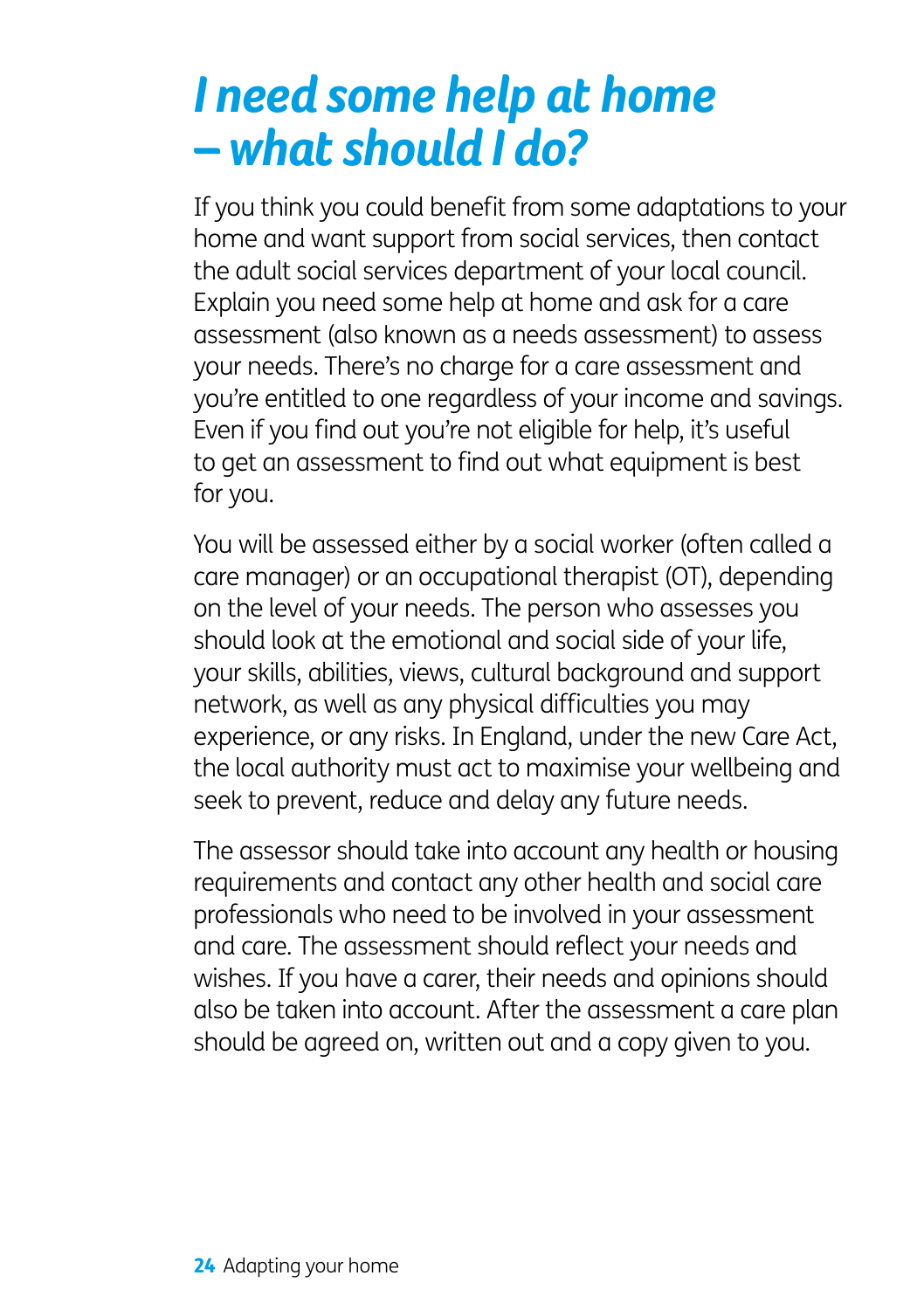Your local council uses criteria to assess your level of needs, the help they should provide and whether you're eligible for services. This may include specialist equipment, home adaptations, support with domestic tasks, personal care and your wider wellbeing needs; all intended to help you carry on living independently and safely in your home for as long as possible. Specialist equipment and home adaptations may be provided as part of a package of care, which could, for example, include regular visits from home carers.

If you find out that you're not eligible for help, you may want to buy equipment yourself. Some high street retailers and pharmacies also sell a range of products to make living at home a bit easier. Prices will vary so it's worth shopping around or looking on the internet. See www.ageuk.org.uk/ telecare for more information.

More information about how adaptations may be paid for can be found on pages 26–27.



Ask for a copy of our free factsheets *Finding help at home*  and *Disability equipment and home adaptations*. In Wales, see Age Cymru's versions of these factsheets. See our free factsheet *Personal budgets and direct payments in adult social care* to find out about different ways to arrange your care. In Wales, read Age Cymru's free factsheet *Direct payments for community care services in Wales* (personal budgets are not available in Wales).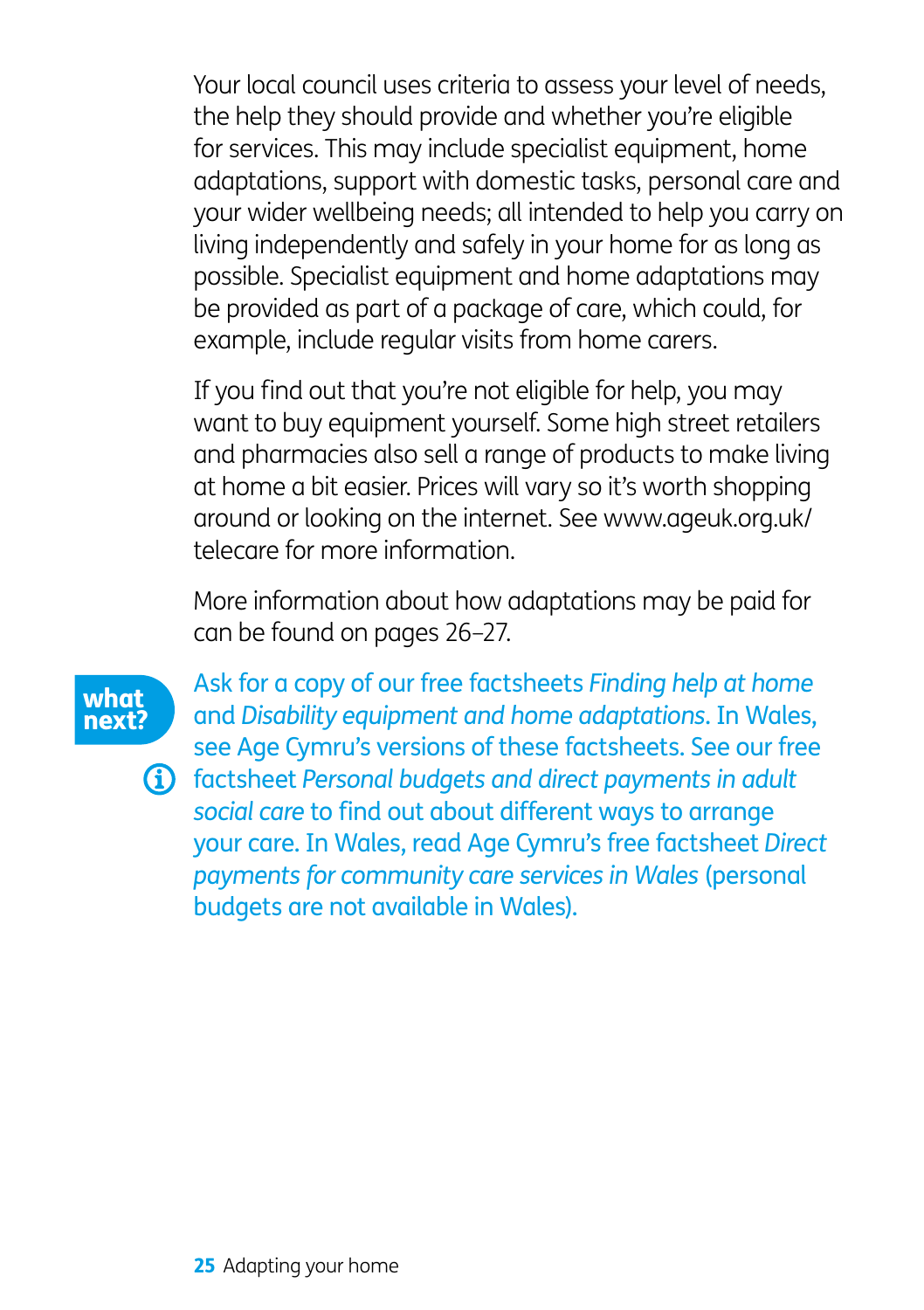### *Help with the costs of equipment and minor adaptations*

In England and Northern Ireland, specialist disability equipment is provided free of charge if it is required to meet your eligible needs following an assessment by your local council. An example of this could be the provision of a mobile hoist to enable safe, assisted transfers in and out of bed.

Adaptations that cost less than £1,000 are also provided and fitted free of charge, if your local council has assessed you as needing them.

Small adaptations include fitting a grab rail, short ramp, dropped curb, lever taps or external lighting. Their main benefit is that they can be installed relatively promptly, unlike other grant-funded adaptations, which can take several months to process and complete.

- In Scotland, some personal care equipment is free of charge.
- **i**) In Wales, depending on your circumstances, you may be charged for equipment and adaptations that you have been assessed as needing. Alternatively, you might be referred to the Rapid Response Adaptations Programme. Through this programme you can get adaptations up to the value of £350 that include small ramps, rails, hand grips, level paths and personal alarms. These alterations allow you to continue living at home independently or help you return home after a stay in hospital. This programme is not means tested but you have to be referred to the programme by a health or social care professional. Contact Care and Repair Cymru to find out more (see page 36).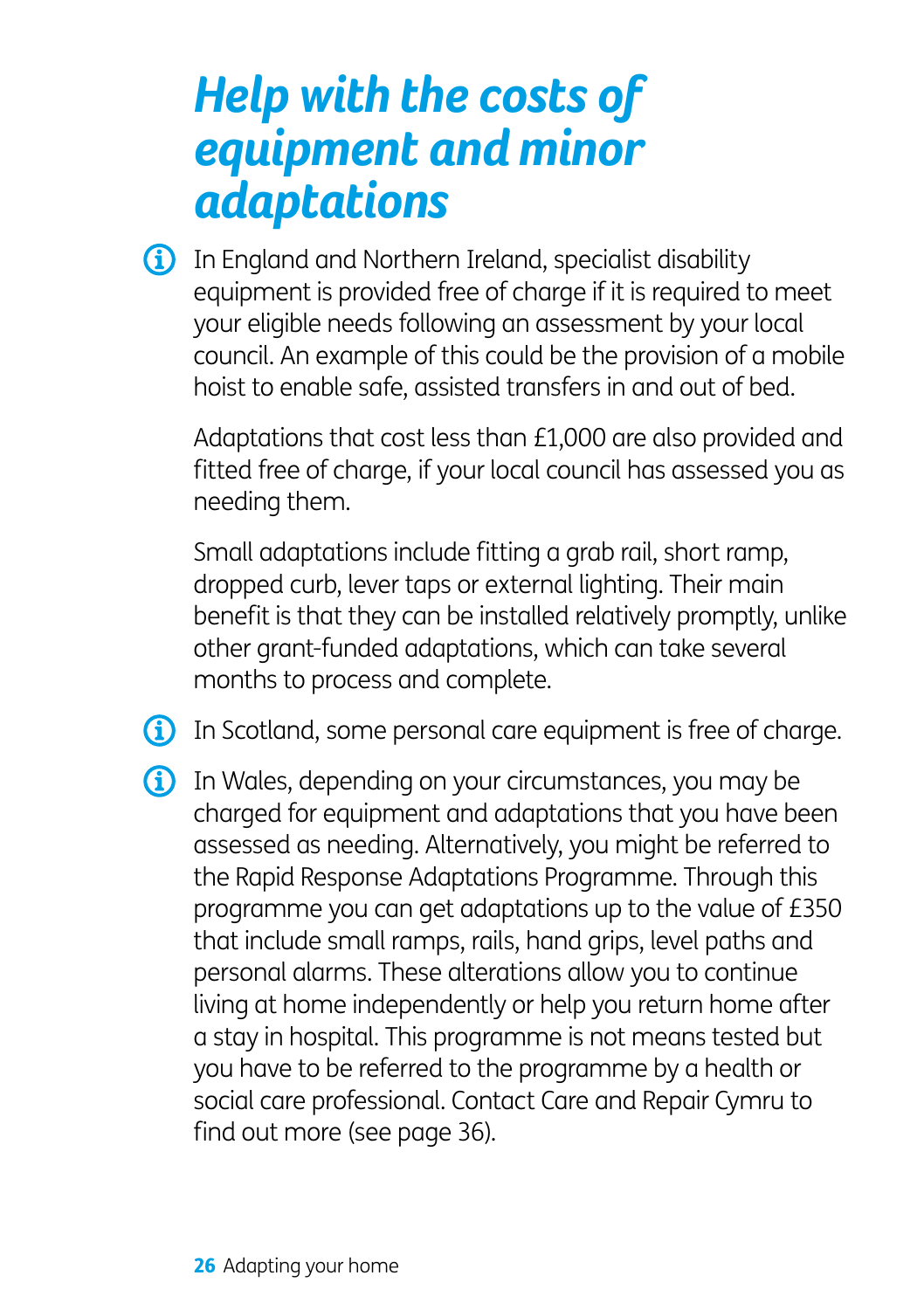In England, if you've been assessed as needing help from social services (see pages 24–25), and you're eligible for financial support you will be given a personal budget. This is a sum of money that the local authority thinks it will cost to meet your assessed needs. You can choose between having the council arrange your care, or arranging it yourself through direct payments. This is a cash payment you can use to arrange and pay for your care at home, which may include buying equipment to help you at home. See our free factsheet *Personal budgets and direct payments in adult social care* to find out more. In Wales, personal budgets are not available, but you may be eligible for a direct payment. Read Age Cymru's free factsheets *Paying for care and support at home in Wales* and *Direct payments for community care services in Wales* for more information. In Scotland, see Age Scotland's free factsheet *Council assessments for care and support at home*. In Northern Ireland, contact Age NI

For larger adaptations and equipment, you can contact your local council to see whether you can apply for a Disabled Facilities Grant, or a loan to help you meet the cost (see page 29). The housing department will be involved in agreeing any major adaptations along with the social services department in your local council. If you don't qualify for assistance, your local authority must still give you information and advice about how to prevent or delay your needs developing. You can also ask private agencies or local voluntary organisations what they offer. If you want to get advice from a private occupational therapist, contact the College of Occupational Therapists (see page 35).

Make sure you check whether you're entitled to any other benefits. Many people who need help with care will qualify for a disability benefit: either Personal Independence Payment or Attendance Allowance depending on their age.

for more information.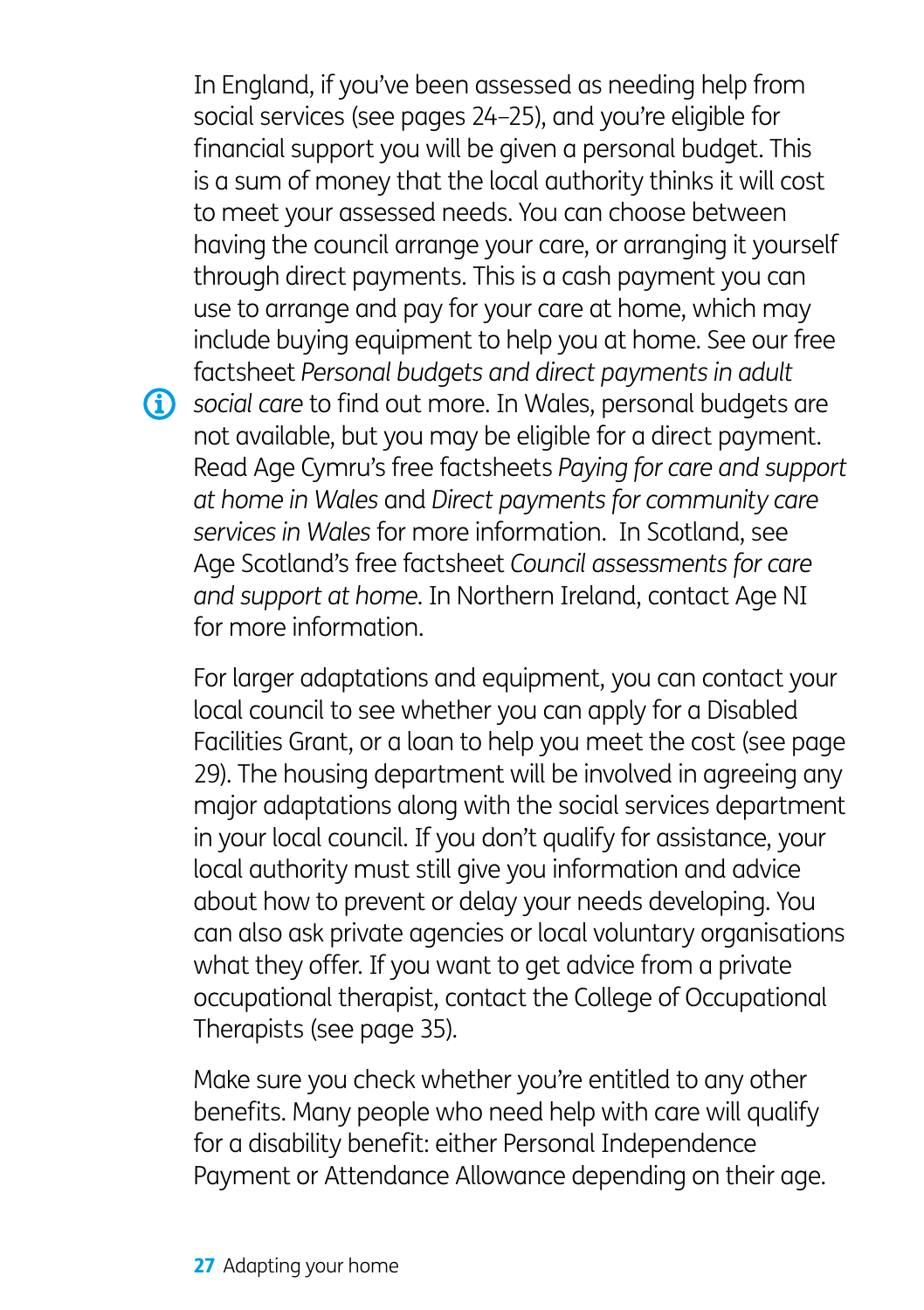Neither benefit is means-tested so your income and savings won't be taken into account. See our free guides *More money* 

*in your pocket* and *Attendance Allowance* to find out more. Age Cymru and Age NI have their own versions of *More money in your pocket*. You could also try our online benefits calculator at www.ageuk.org.uk/benefitscheck



See our free factsheets *Disability equipment and home adaptations* and *Funding repairs, improvements and adaptations* for further information. In Wales, see

Age Cymru's version of *Disability equipment and home adaptations*. In Northern Ireland, see Age NI's free factsheet *Aids and adaptations*. You could also contact your local council's social services department directly.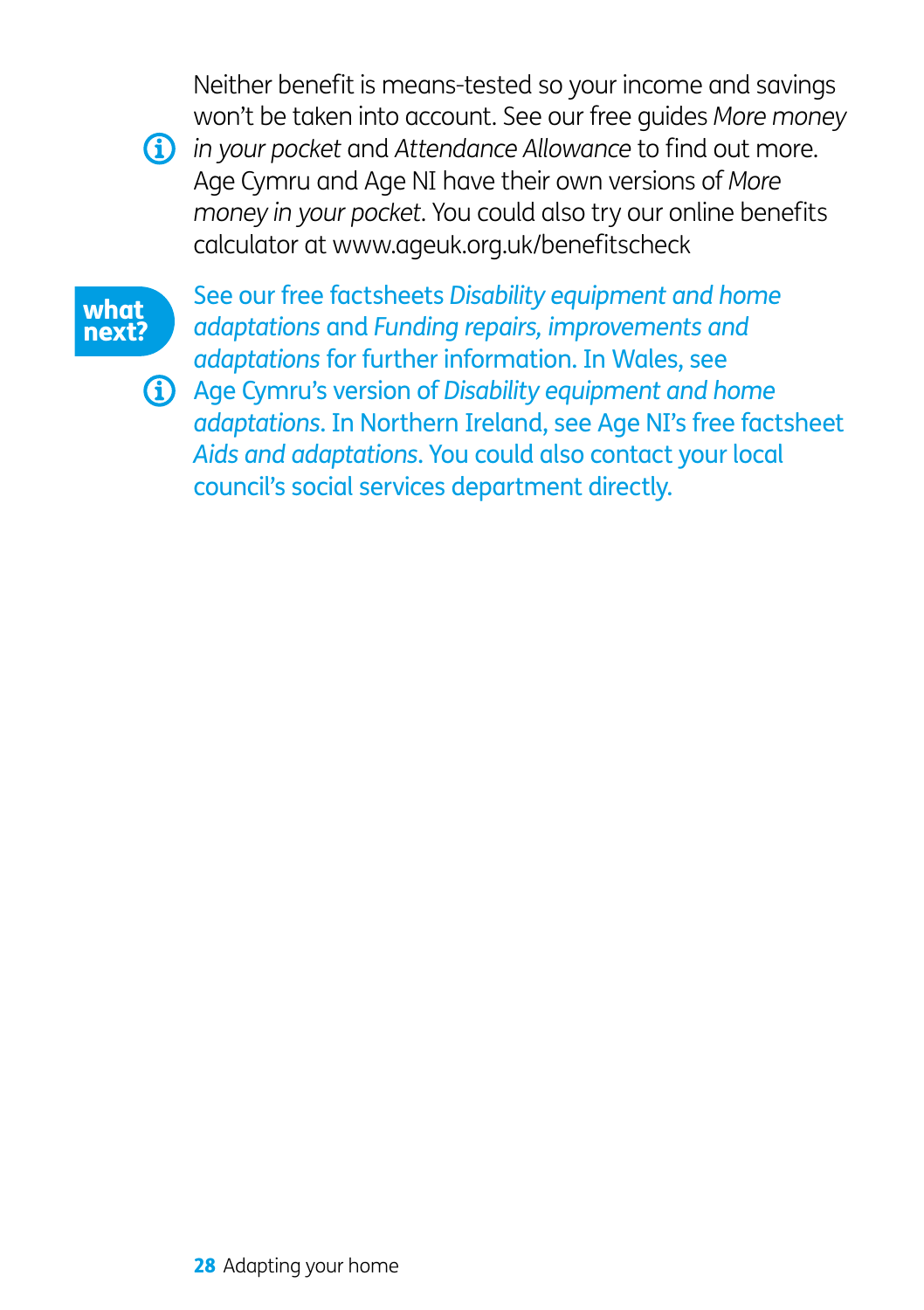### *Disabled Facilities Grants*

For larger adaptations, you may qualify for a Disabled Facilities Grant (DFG). DFGs are the main source of public financial assistance in England, Wales and Northern Ireland. They can be used to cover a wide range of adaptation works that enable you to get in and out of your home, move around and use your facilities.

A DFG is administered and paid by your local council's housing department (in Northern Ireland, the Northern Ireland Housing Executive), but you may be advised to contact social services first for an assessment of your needs. You can usually only get a DFG for work that your local council has assessed you as needing. The application must be approved by the housing department too. Your local council has a legal duty to provide DFG funding for an adaptation in certain circumstances.

Both homeowners and tenants can get a DFG. It is meanstested, so your income and capital may affect how much funding you are awarded. There is also an upper limit on the amount you can get, although local authorities may agree to top this up in some circumstances.

In Scotland, there is a similar grant available. Contact your local authority to find out more.

#### what next?

See our free factsheet *Disability equipment and home adaptations*. In Wales, see Age Cymru's version of this factsheet. In Scotland, see Age Scotland's factsheet

*Older homeowners: funding repairs, improvements and adaptations.* Contact your local council's social services department for information about applying for a DFG and to request an assessment. Your local Home Improvement Agency may also be able to help you apply (see page 36). In Northern Ireland, contact Fold for advice (see page 36).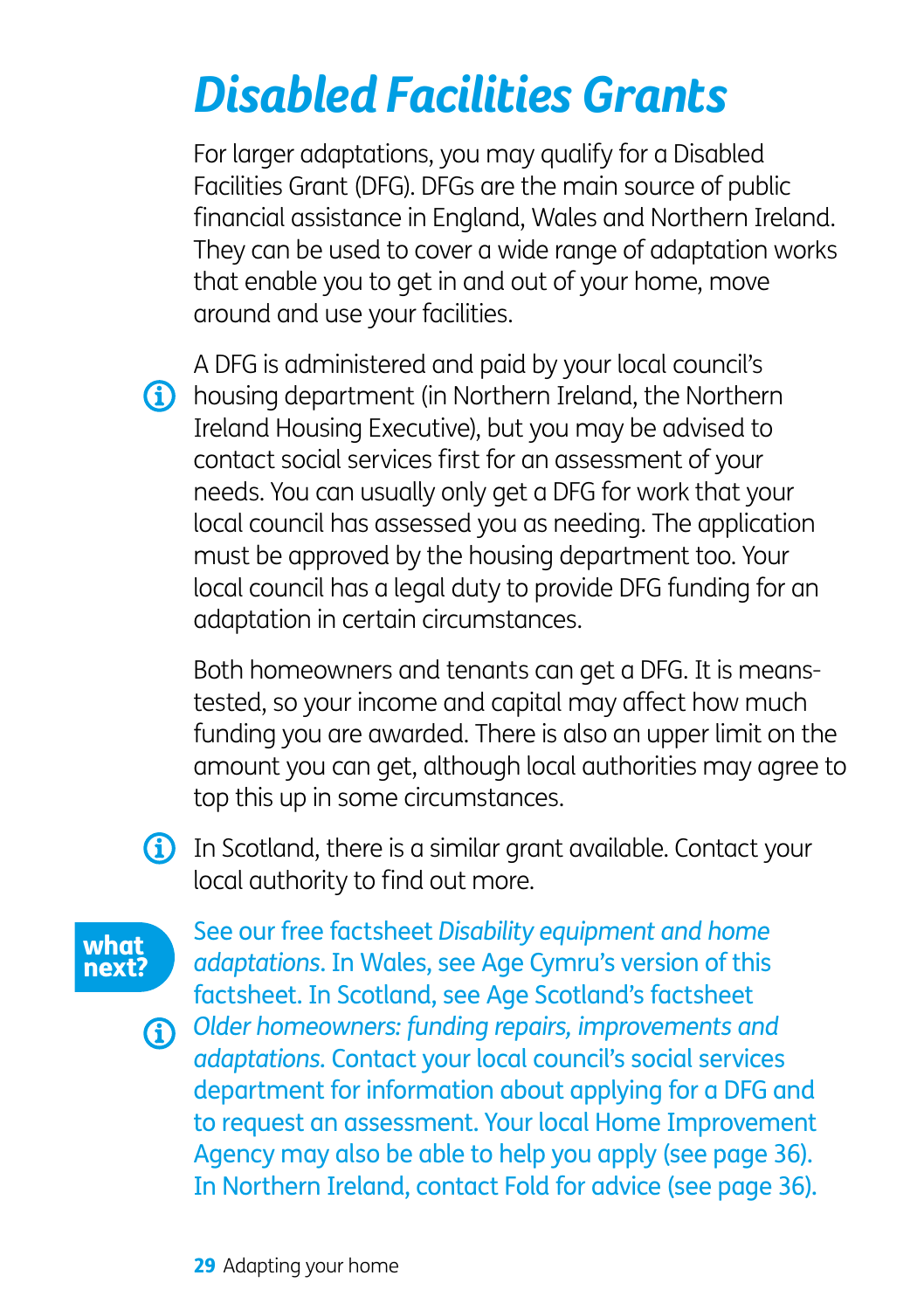### *Home Improvement Agencies*

Home Improvement Agencies (HIAs) (sometimes called Care and Repair) are not-for-profit organisations that help people who are older, disabled or on low incomes to repair, improve or adapt their homes. They assist homeowners and private tenants. If you're a council tenant or housing association tenant, contact your local housing office to request an adaptation or to report a maintenance issue.

Home Improvement Agency schemes usually offer practical help with tasks, such as arranging a survey, getting estimates for the work, applying for local authority assistance (including Disabled Facilities Grants or equivalent grants available for disabled people in Scotland, and loans), and supervising the work to completion.

Some Home Improvement Agencies also run a handyperson scheme that provides help with small repairs. These can reduce risk in the home – for example, fitting rails to prevent falls – and improve safety, security and energy efficiency. Even if you can afford to pay for the work yourself, you can take a lot of the worry out of organising it by using an HIA. To find out whether there is an HIA in your area, contact your local council's housing department or the national coordinating body for Home Improvement Agencies in your nation (see page 36). Home Improvement Agencies are not available in Northern Ireland.

If there is no Home Improvement Agency in your area, your local council may run a handyperson scheme of its own. The Age UK Group offers handyperson schemes to older people in some areas who meet certain criteria, to assist with small repairs and reduce risks in the home.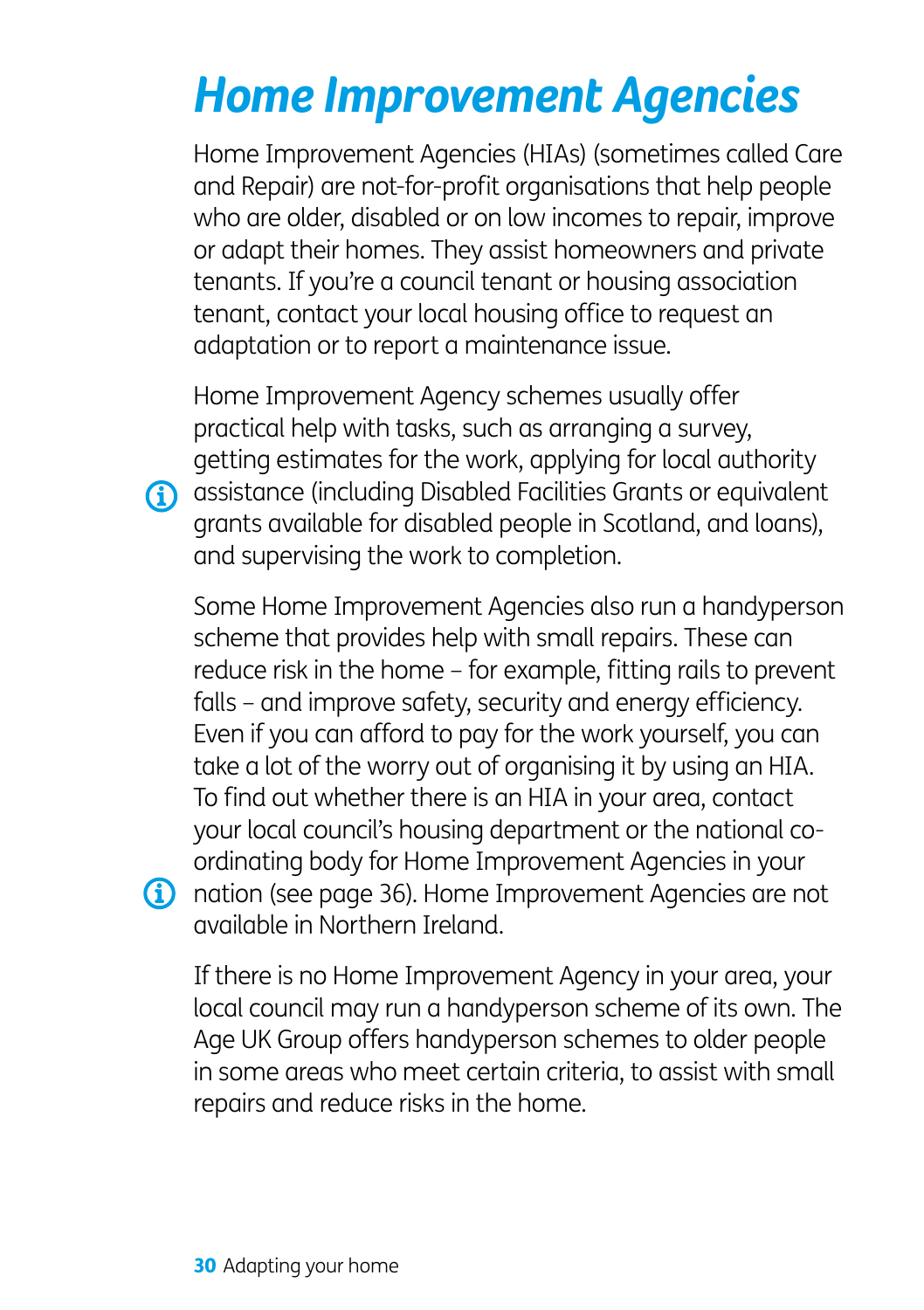Contact Age UK Advice (see page 34) for information about our handyperson schemes and to see what is available in



your area. In Wales, contact your local Age Cymru to find out if there's a handyperson or HandyVan scheme in your area (see page 34).



Our free guide *Home safety checker* can help you become more aware of risks around your home.

### *Equity release*

Equity release is a way for older homeowners to release cash from their home without having to move. You borrow money against the value of your home, but pay nothing back until after your home is sold – either after your death or when you go into long-term care. Alternatively, you can raise money by selling your home, or part of it, but continue to live in it until you die or go into long-term care.

Equity release can be a way to release some spare cash or to fund repairs or adaptations. However, it's a big decision and you are strongly advised to consider all your options before deciding. You should also take independent financial advice.



See our free guide *Equity release* for more information.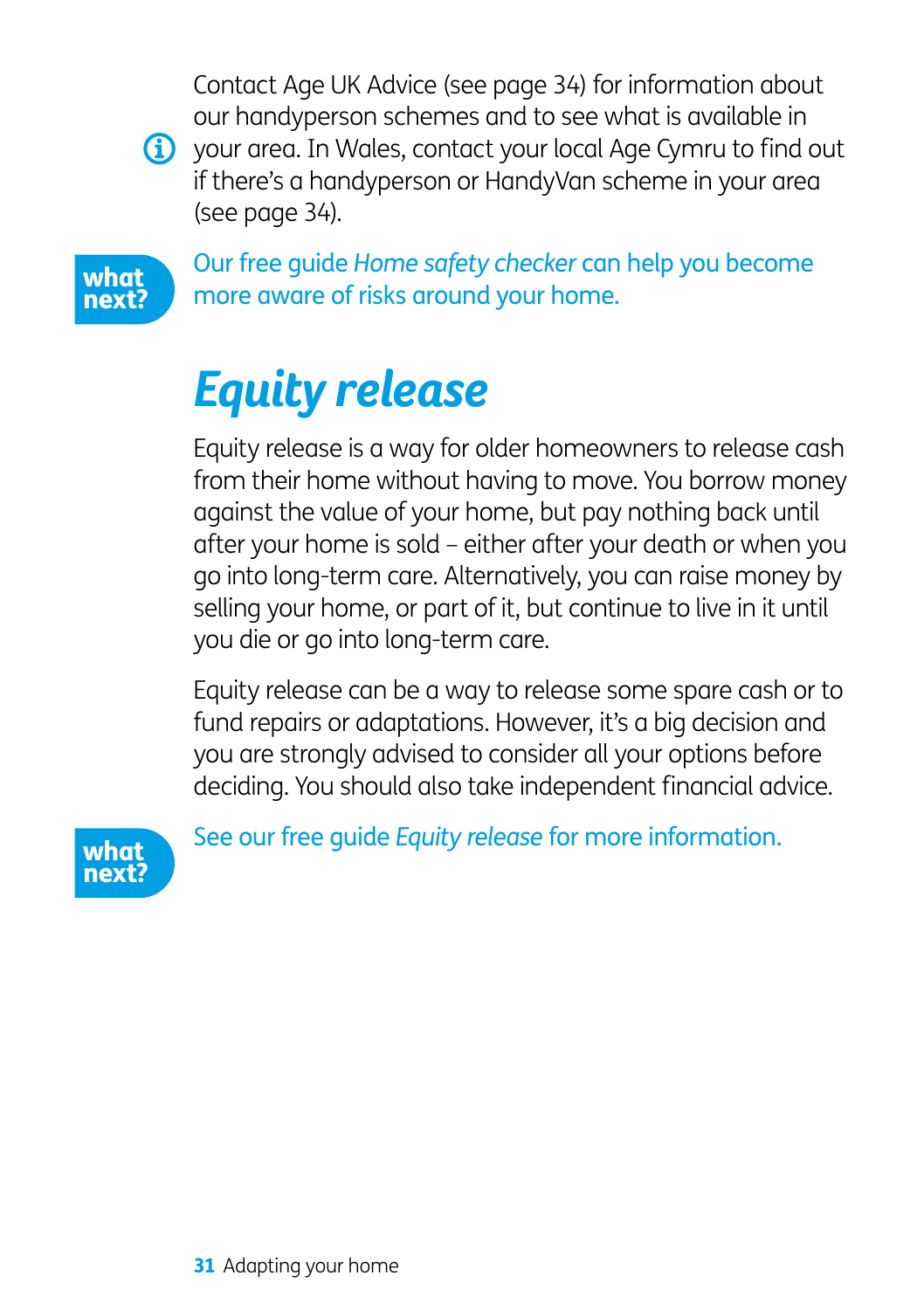## *Gifted Housing*

If you own your home and are having problems managing it but do not want to move, you may want to consider the Age UK Gifted Housing scheme. Under this scheme, you donate your property to Age UK and, in return, Age UK takes responsibility for maintaining the property, and pays Council Tax, water charges and property insurance. The Gifted Housing Service also provides a Care Co-ordinator and Housing Manager who will give you support, help you to arrange care and support at home if you need it, and help you decide on future care and housing options. This established service gives an alternative to people in later life who may not have close family and want to remain in their own homes for as long as possible.

Make sure that you take professional, independent advice first, and consider what would happen if there was a change in your personal circumstances.

This service is not available in Scotland or Northern Ireland.



For more information, contact the Age UK Gifted Housing Service on 0800 389 5295 or visit www.ageuk.org.uk/giftedhousing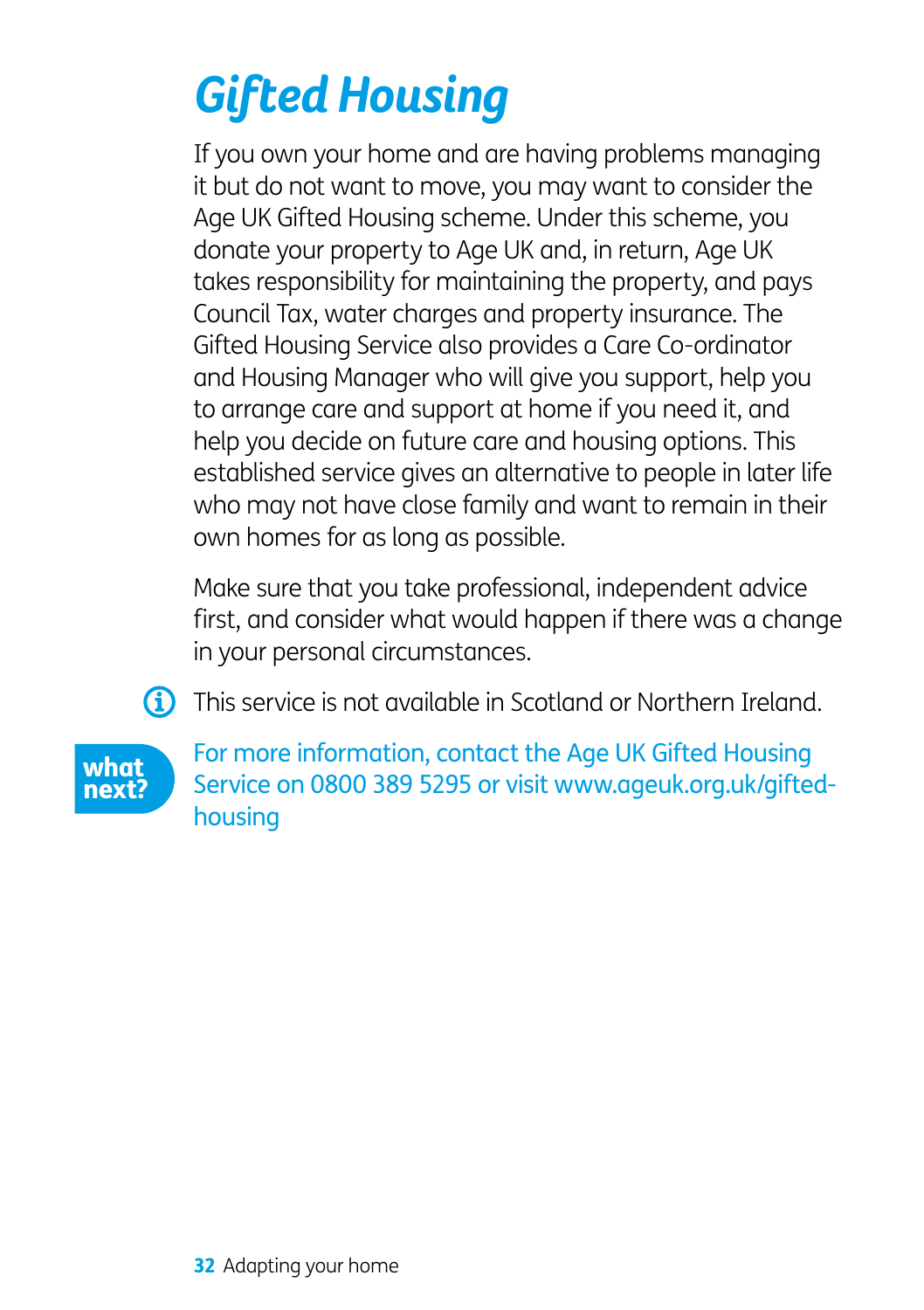### *Moving to more suitable accommodation*

If you're finding it difficult to manage at home and it isn't possible to make adaptations, you may need to consider moving to a more suitable home. There are different options, but your choices may be determined by your current housing or financial situation. If you're a council or housing association tenant, you may apply for a transfer to more suitable accommodation, such as sheltered housing. If you're a homeowner, you may consider selling your home and simply downsizing, going into residential care or purchasing specialist accommodation.

Talk to friends and family about your plans and get independent advice if you need it. If you have a disability, ask your local council for an assessment to help you with your re-housing needs. An occupational therapist will usually visit your property, then write a report with specific recommendations for your re-housing needs. The report will be for your use and also, if appropriate, for the use of the local council or housing association.



See our free guide *Housing options* for more information. what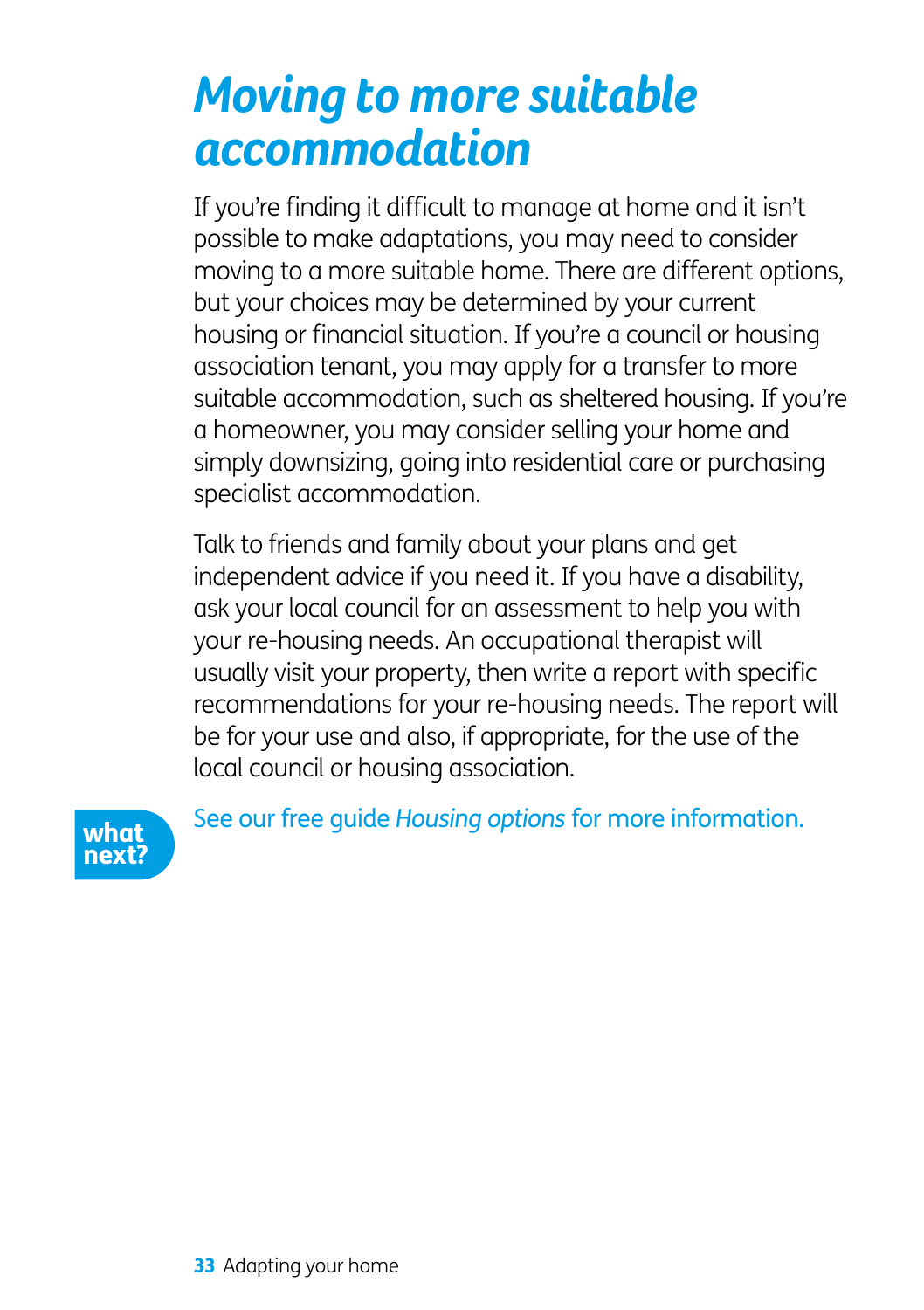## *Useful organisations*

### Age UK

We provide advice and information for people in later life through our Age UK Advice line, publications and online.

Age UK Advice: 0800 169 65 65 Lines are open seven days a week from 8am to 7pm. www.ageuk.org.uk

Call Age UK Advice to find out whether there is a local Age UK near you, and to order free copies of our information guides and factsheets.

In Wales, contact Age Cymru: 0800 022 3444 www.agecymru.org.uk

In Northern Ireland, contact Age NI: 0808 808 7575 www.ageni.org

In Scotland, contact **Age Scotland** by calling Silver Line Scotland: 0800 470 8090 (This line is provided jointly by Silver Line Scotland and Age Scotland) www.agescotland.org.uk

### AT Dementia

Provides information on assistive technology that can help people with memory problems and dementia live more independently.

www.atdementia.org.uk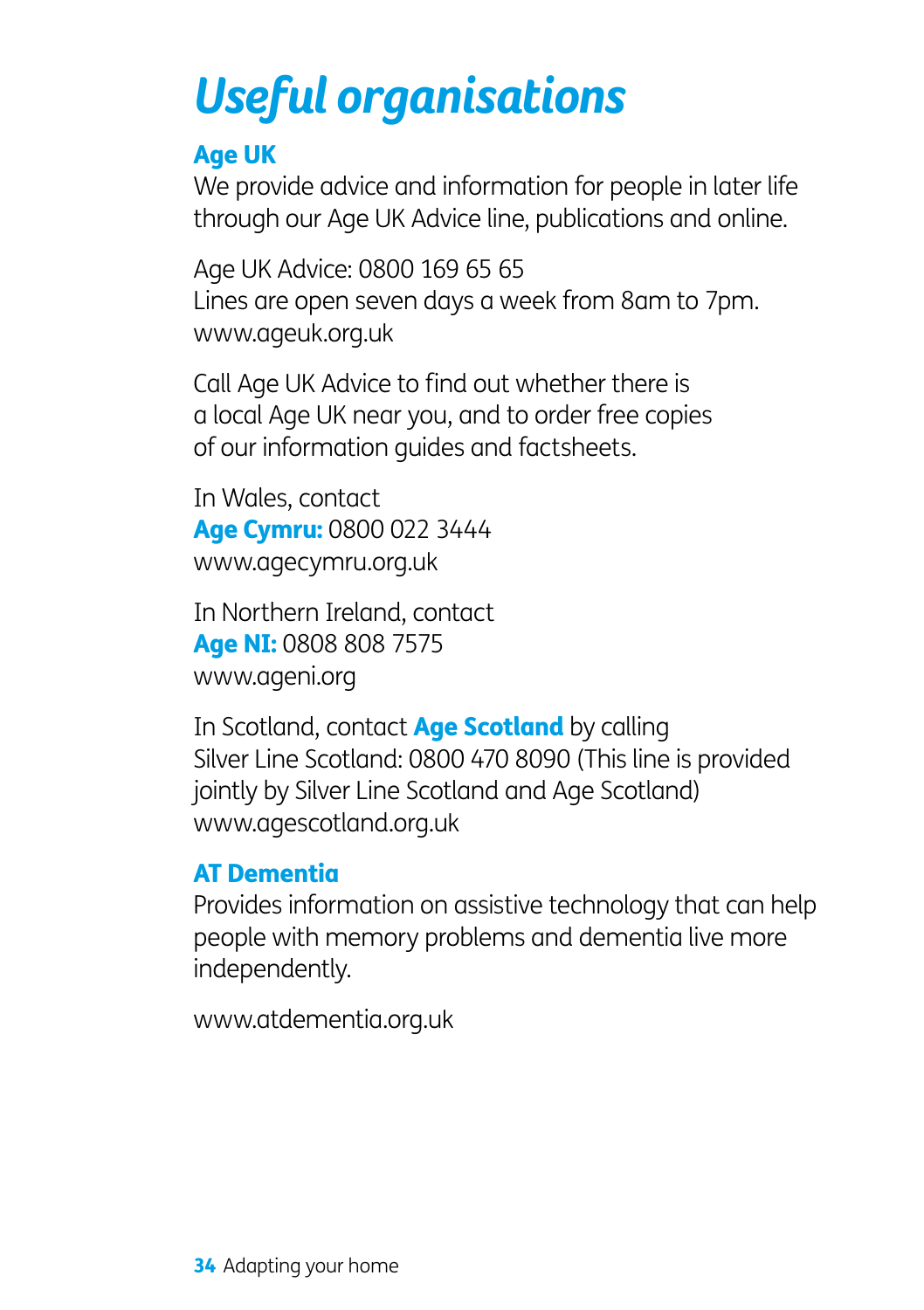#### Action on Hearing Loss

National organisation offering information and support to people who are deaf or hard of hearing.

Tel: 0808 808 0123 Textphone: 0808 808 9000 Email: information.line@hearingloss.org.uk www.actiononhearingloss.org.uk

#### Care Information Scotland

Provides information about care services for older people in Scotland, including telecare services.

Tel: 0800 011 3200 www.careinfoscotland.co.uk

#### College of Occupational Therapists (COT)

Can help you find an occupational therapist and advise you on home adaptations or equipment.

Tel: 020 7357 6480 www.cot.co.uk

#### Disabled Living Foundation (DLF)

Runs an equipment demonstration centre and provides information about equipment for daily living.

Tel: 0300 999 0004 Email: helpline@dlf.org.uk www.dlf.org.uk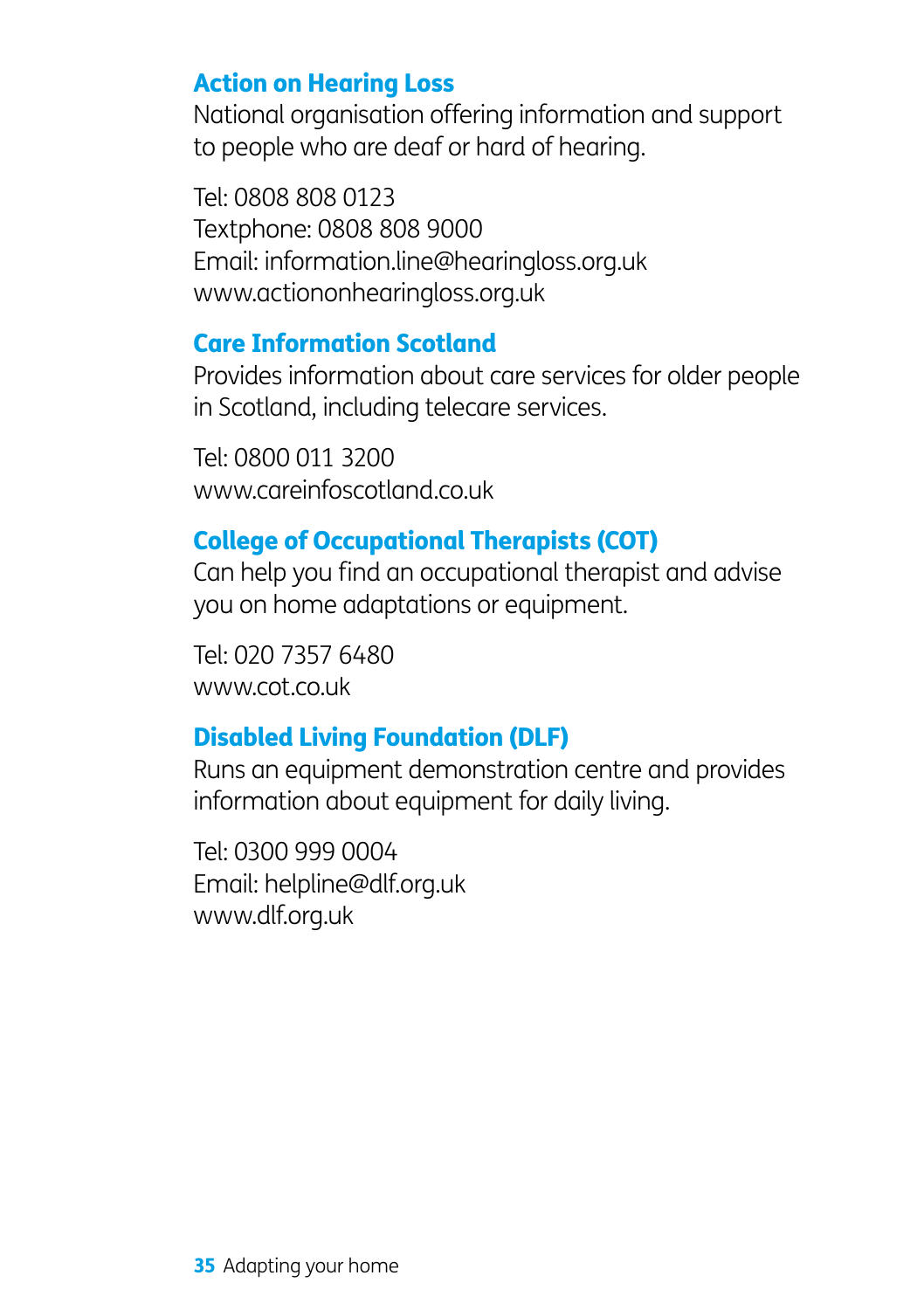### Fold

Provides free support and advice for people in Northern Ireland applying for a Disabled Facilities Grant.

Tel: 028 9042 8314 Email: info@foldgroup.co.uk www.foldgroup.co.uk/stayingput

#### Home Improvement Agencies

Help older homeowners and private tenants organise repairs, improvements and adaptations to their home.

In England, contact **Foundations** Tel: 0300 124 0315 Email: info@foundations.uk.com www.foundations.uk.com

In Wales, contact **Care and Repair Cymru** Tel: 0300 111 3333 www.careandrepair.org.uk

In Scotland, contact Care and Repair Scotland Tel: 0141 221 9879 www.careandrepairscotland.co.uk

### **Rica**

National research charity providing independent information to older and disabled consumers.

Tel: 020 7427 2460 www.rica.org.uk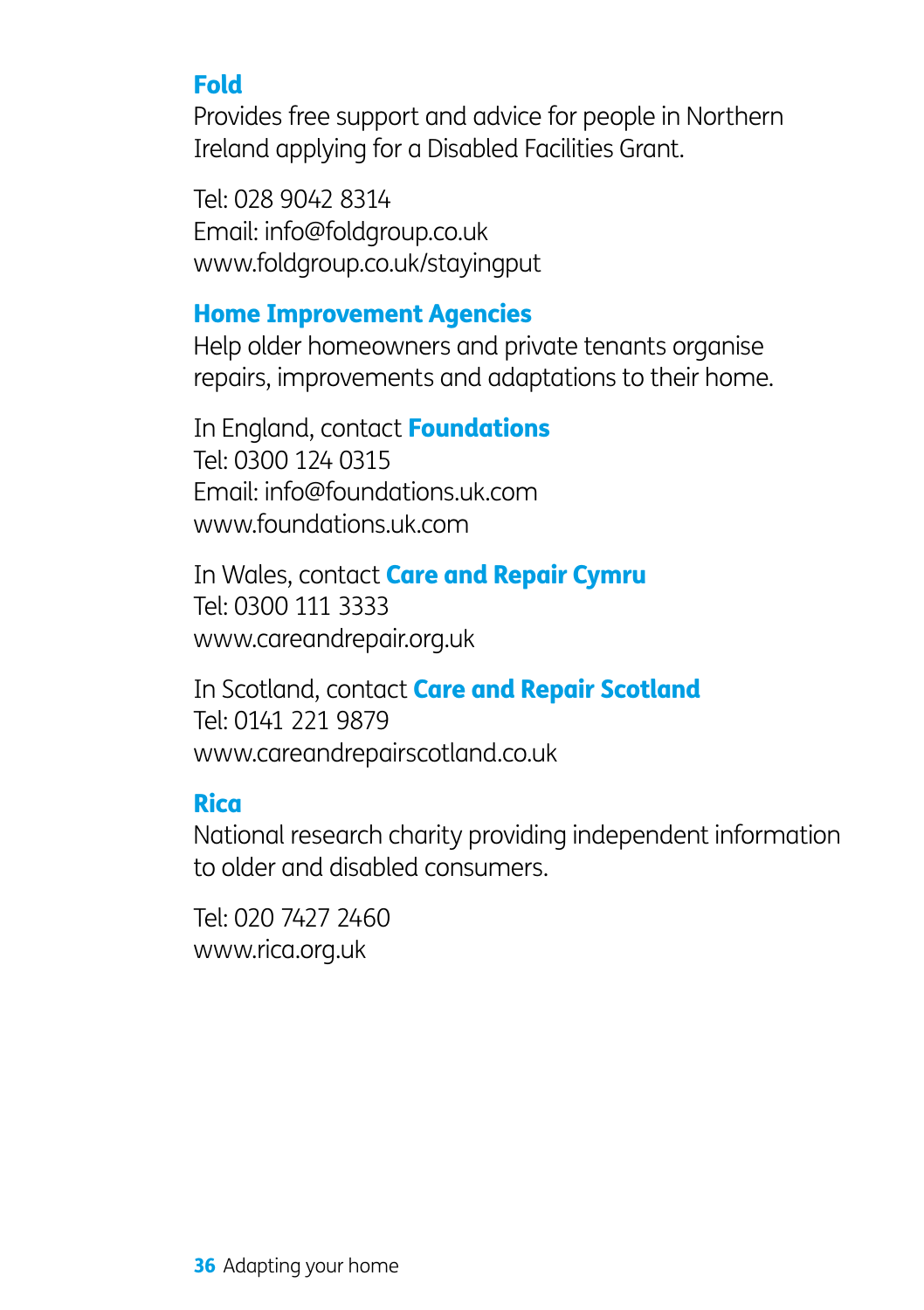#### Royal National Institute of Blind People (RNIB)

National organisation offering information and support to people who are blind or partially sighted.

Tel: 0303 123 9999 Email: helpline@rnib.org.uk www.rnib.org.uk

In Wales, contact **RNIB Cymru** Tel: 029 2082 8500 Email: cymru@rnib.org.uk

In Northern Ireland, contact **RNIB Northern Ireland** Tel: 028 9032 9373 Email: rnibni@rnib.org.uk

In Scotland, contact **RNIB Scotland** Tel: 0131 652 3146 Email: rnibscotland@rnib.org.uk

#### Royal Society for the Prevention of Accidents (RoSPA)

A charity dedicated to saving lives and preventing injuries. RoSPA also has offices in Northern Ireland, Scotland and Wales – details are on the website.

Tel: 0121 248 2000 Email: help@rospa.com www.rospa.com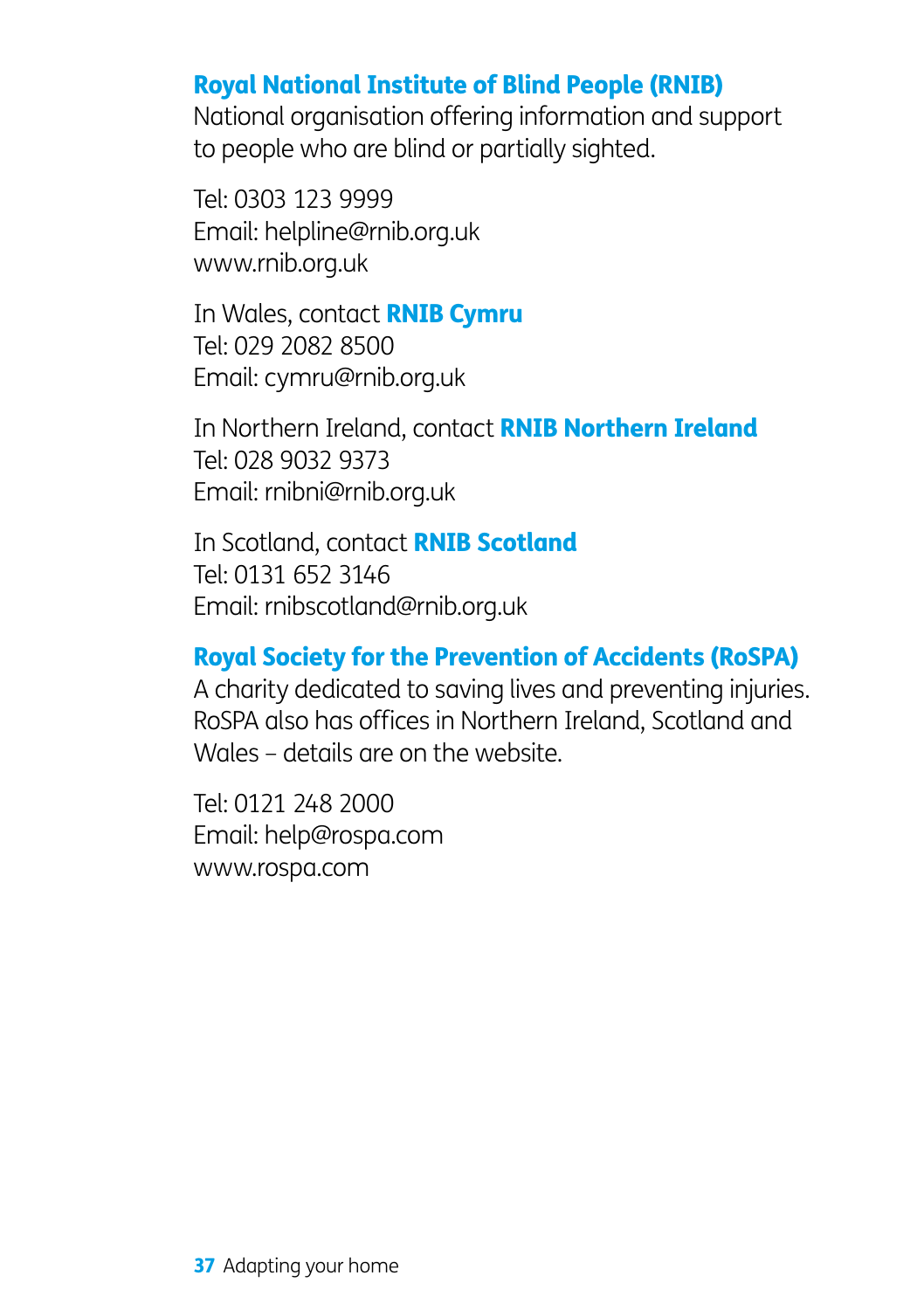#### Sense

National organisation offering information and support to people who have combined hearing and sight loss (deafblindness).

Tel: 0300 330 9256 Textphone: 0300 330 9256 Email: info@sense.org.uk www.sense.org.uk

In Wales, contact **Sense Cymru** Tel: 0300 330 9280 Email: cymruenquiries@sense.org.uk

In Northern Ireland, contact Sense NI Tel: 028 9083 3430 Email: nienquiries@sense.org.uk

In Scotland, contact **Sense Scotland** Tel: 0300 330 9292 Email: info@sensescotland.org.uk www.sensescotland.org.uk

#### Thomas Pocklington Trust

National organisation that provides information, care and support to people with sight loss in the UK.

Tel: 020 8995 0880 Email: info@pocklington-trust.org.uk www.pocklington-trust.org.uk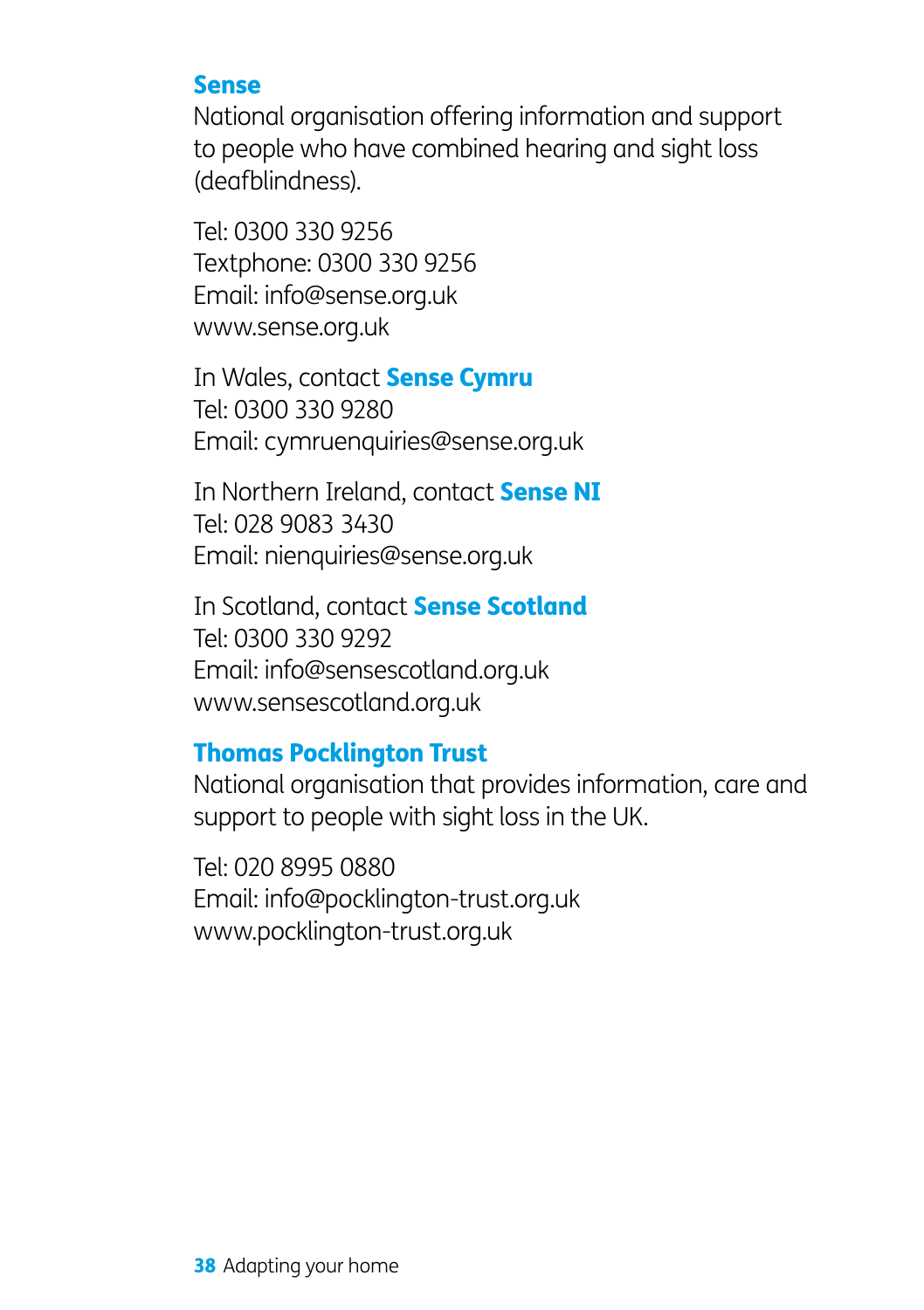# *Can you help Age UK?*

Please complete the donation form below with a gift of whatever you can afford and return to: Age UK, Tavis House, 1–6 Tavistock Square, LONDON WC1H 9NA. Alternatively, you can phone 0800 169 87 87 or visit www.ageuk.org.uk/donate. If you prefer, you can donate directly to one of our national or local partners. Thank you.

#### Personal details

| Title:   | Initials: | Surname:  |
|----------|-----------|-----------|
| Address: |           |           |
|          |           |           |
|          |           | Postcode: |
| $ $ Tel: | Email:    |           |

By providing your email address and/or mobile number you are agreeing to us contacting you in these ways. You may contact us at any time to unsubscribe from our communications.

#### Your aift

| I would like to make a gift of: $ E $                 |                                                                             |
|-------------------------------------------------------|-----------------------------------------------------------------------------|
|                                                       | $\Box$ I enclose a cheque/postal order made payable to Age UK               |
| <b>Card payment</b><br>I wish to pay by (please tick) | ■ MasterCard ■ Visa ■ CAF CharityCard<br>$\Box$ American Express<br>Maestro |
|                                                       | (Maestro only)<br>Signature X                                               |
| Expiry date                                           | Issue no. (Maestro only)                                                    |

### Gift aid declaration

 (please tick) Yes, I want Age UK and its partner organisations\* to treat all donations I have made for the four years prior to this year, and all donations I make from the date of this declaration until I notify you otherwise, as gift aid donations. I confirm I pay an amount of income tax and/or capital gains tax at least equal to the tax that the charity will reclaim on my donations in the tax year. Date:  $\frac{1}{1}$ (please complete). \*Age Cymru, Age Scotland and Age NI



The Age UK Group may use the information you have supplied to tell you about our other charitable services or to ask you to support our work. Age UK (registered charity no 1128267) comprises the Charity, its group of companies and national partners (Age Cymru, Age Scotland & Age NI). If you would prefer not to hear from us do let us know by phoning 0800 107 8977 or by writing to us at our registered address. The registered address is Tavis House, 1–6 Tavistock Square, London WC1H 9NA.

AXXX15CA07C002 MXXX15CA07C002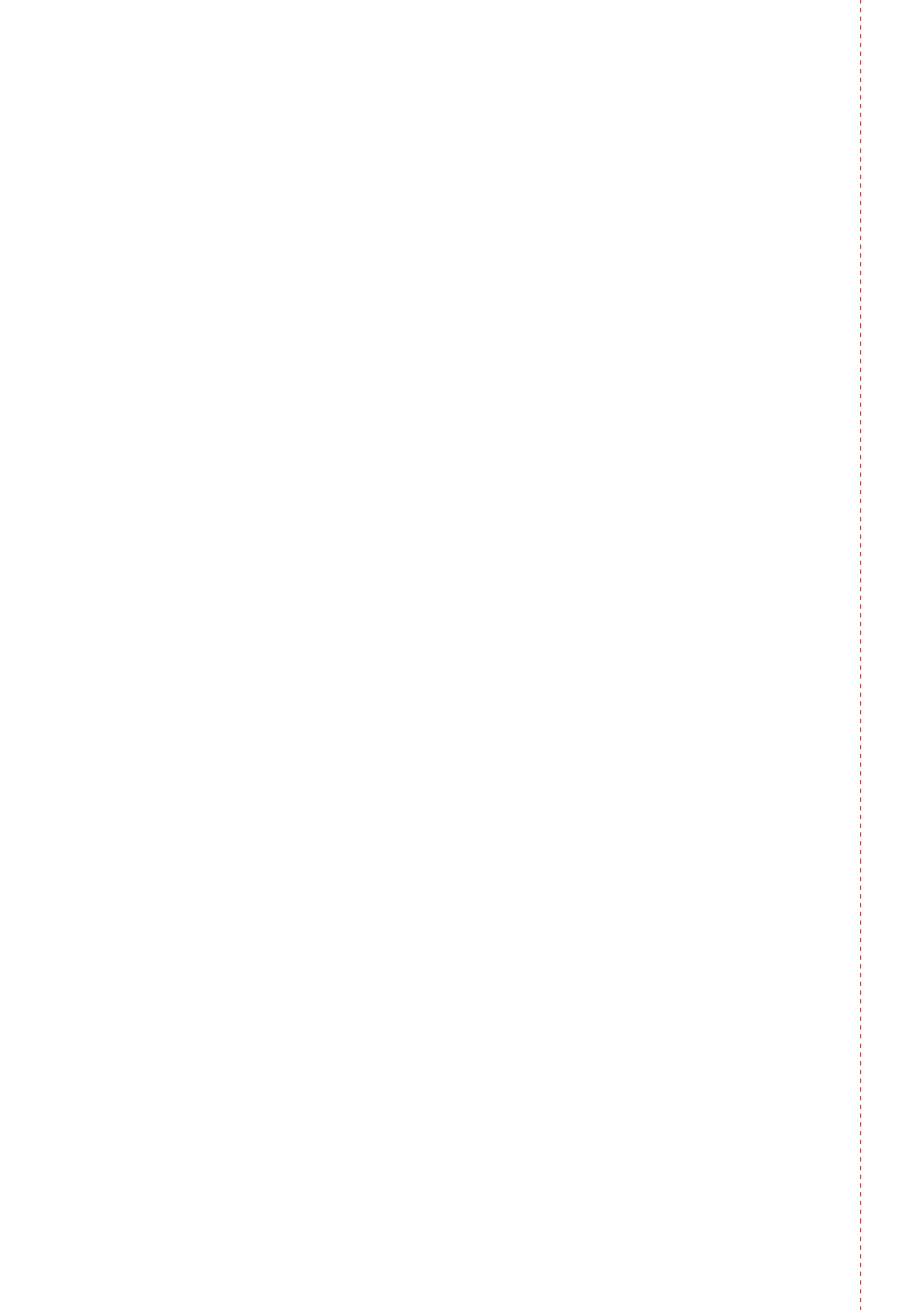### Supporting the work of Age UK

Age UK aims to enable all older people to love later life. We provide vital services, support, information and advice to thousands of older people across the UK.

In order to offer free information guides like this one, Age UK relies on the generosity of its supporters. If you would like to help us, here are a few ways you could get involved:



#### Make a donation

To make a donation to Age UK, simply complete the enclosed donation form, call us on 0800 169 8787 or visit www.aqeuk.org.uk/get-involved



#### Donate items to our shops

By donating an unwanted item to one of our shops, you can help generate vital funds to support our work. To find your nearest Age UK shop, visit www.ageuk.org.uk and enter your postcode into the 'What does Age UK do in your area?' search function. Alternatively, call us on 0800 169 8787



#### Leave a gift in your will

Nearly half the money we receive from supporters come from gifts left in wills. To find out more about how you could help in this way, please call the Age UK legacy team on **020 3033 1421** or email legacies@ageuk.org.uk